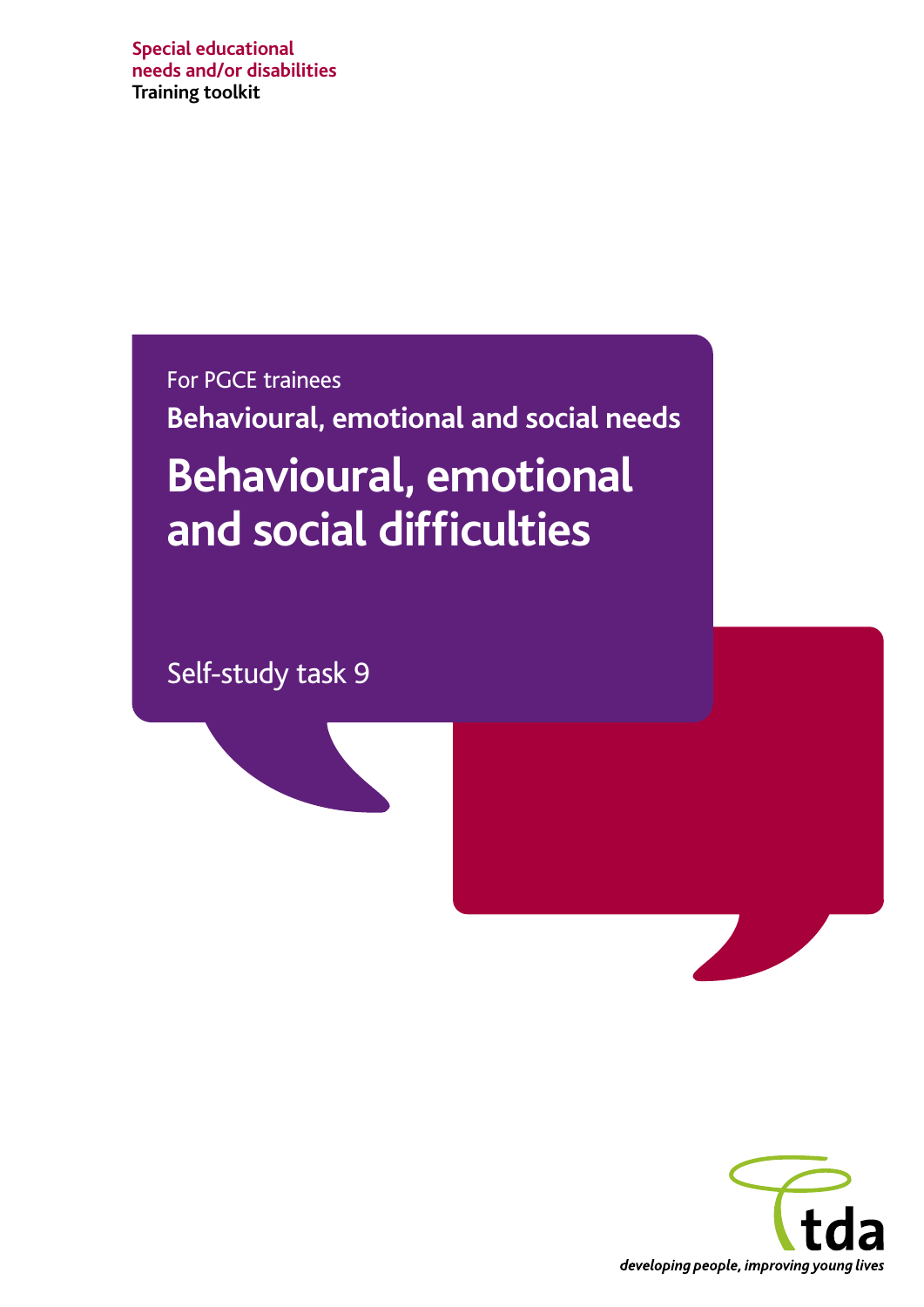## **Introduction to the self-study tasks**

These self-study tasks are designed to help trainee teachers on PGCE courses learn more about teaching pupils with special educational needs (SEN) and/or disabilities. They can be used as standalone activities or to supplement and extend taught sessions on SEN and disability provided by the school or local authority.

There are 17 self-study tasks in all. Each task will take about two hours to complete, excluding practical activities.

| <b>Every Child Matters</b>    |                                                     |
|-------------------------------|-----------------------------------------------------|
| SST <sub>1</sub>              | Inclusion and Every Child Matters                   |
| SST <sub>2</sub>              | SEN and disability legislation                      |
| SST <sub>3</sub>              | English as an additional language and SEN           |
| SST <sub>4</sub>              | Children's needs and development                    |
| SST <sub>5</sub>              | <b>ICT and SEN</b>                                  |
| <b>Cognition and learning</b> |                                                     |
| SST <sub>6</sub>              | Moderate learning difficulties                      |
| SST7                          | Dyslexia and specific learning difficulties         |
| SST <sub>8</sub>              | Working memory                                      |
|                               | <b>Behavioural, emotional and social needs</b>      |
| SST <sub>9</sub>              | Behavioural, emotional and social difficulties      |
|                               | <b>Communication and interaction</b>                |
| <b>SST10</b>                  | Speech, language and communication needs            |
| <b>SST11</b>                  | Autistic spectrum disorders                         |
|                               | Physical and sensory impairment                     |
| <b>SST12</b>                  | Visual impairment                                   |
| <b>SST13</b>                  | Hearing impairment                                  |
| <b>SST14</b>                  | Handwriting                                         |
| <b>SST15</b>                  | Developmental coordination disorder/dyspraxia       |
| <b>Working in partnership</b> |                                                     |
| <b>SST16</b>                  | Working with colleagues in school                   |
| <b>SST17</b>                  | Working with parents/carers and other professionals |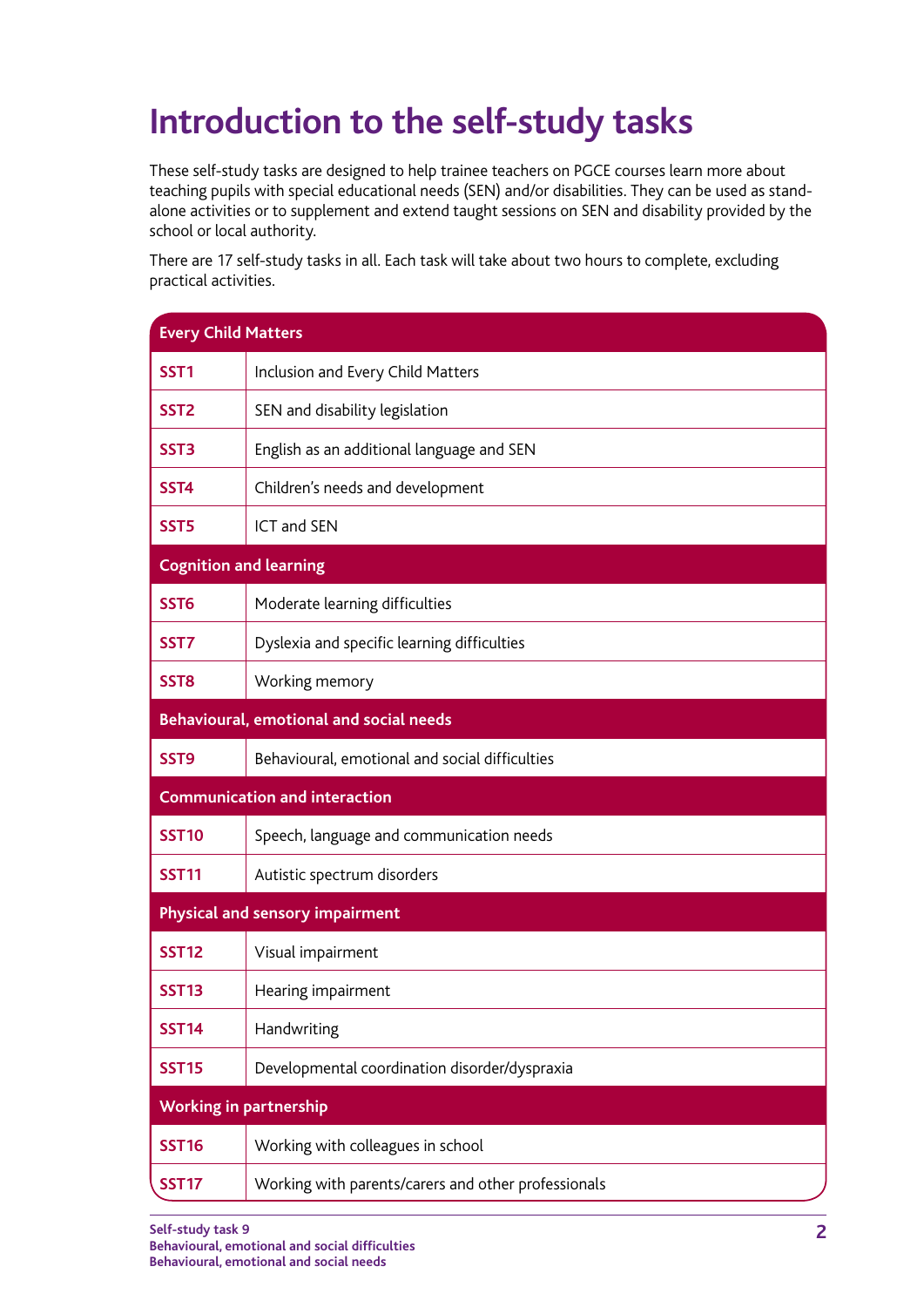### **How to use the materials**

This is an online resource. Some of the tasks are for you to do on your own; others are particularly suitable to do working with a partner.

Where some of the tasks ask you to record information you need to print out the relevant material first. Other tasks may involve using the internet, which gives you access to rich sources of information about SEN and disability and online forums for additional advice.

Each task includes the following elements:

- the professional standards addressed
- learning outcomes
- an opportunity to explore the concepts, definitions and research findings most relevant to the topic
- ideas for implementing the national curriculum inclusion statement in relation to the topic, including target setting, practical strategies, the role of additional adults and pupil grouping
- practical activities including action research, child study and class observation
- resources including books and websites
- an opportunity to evaluate your progress against the outcomes and plan your next steps.

A useful resource to support your studies is **Implementing the [Disability Discrimination Act in](http://search.publications.teachernet.gov.uk/kbroker/dcsf/tnetpubs/search.ladv?sr=0&cs=UTF-8&sc=tnetpubs&nh=10&sb=0&ha=144&hs=0&fl1=publicationshop%3A&op1=1&ty1=0&tx1=2988&fl0=&op0=1&ty0=0&ucSearchControl%3ASimpleSearchButton=Search&tx0=0160-2006DOC-EN)  [Schools and Early Years Settings \(DfES, 2006\)](http://search.publications.teachernet.gov.uk/kbroker/dcsf/tnetpubs/search.ladv?sr=0&cs=UTF-8&sc=tnetpubs&nh=10&sb=0&ha=144&hs=0&fl1=publicationshop%3A&op1=1&ty1=0&tx1=2988&fl0=&op0=1&ty0=0&ucSearchControl%3ASimpleSearchButton=Search&tx0=0160-2006DOC-EN)**. It is available free to all schools and there should be a copy in your training institution or school. (If you haven't got a copy, you can order one using the link.)

It should be read in conjunction with **[Promoting Disability Equality in Schools \(DfES, 2006\)](http://www.teachernet.gov.uk/wholeschool/disability/disabilityandthedda/guidancedisabilityequalityinschools)** − which you can view, download or order by following the link.

### **Evidence and sources of information**

As you work through these self-study tasks, try to keep a critical and evaluative attitude. Much of the understanding we have of what works, or doesn't work, in relation to meeting the needs of pupils with SEN and/or disabilities has not been fully researched.

Remember:

- many interventions suggested for one group of pupils with SEN and/or disabilities will often benefit other groups of pupils, including those without SEN and/or disabilities
- the quickest way to find out what to do is often to ask the pupil or their parent/carer what they think works.

Literature reviews of 'what works' in relation to literacy and mathematics for pupils with SEN and/or disabilities, which has been investigated in some depth, are available at: **[www.dcsf.gov.uk/](www.dcsf.gov.uk/research/data/uploadfiles/RR554.pdf) [research/data/uploadfiles/RR554.pdf](www.dcsf.gov.uk/research/data/uploadfiles/RR554.pdf)**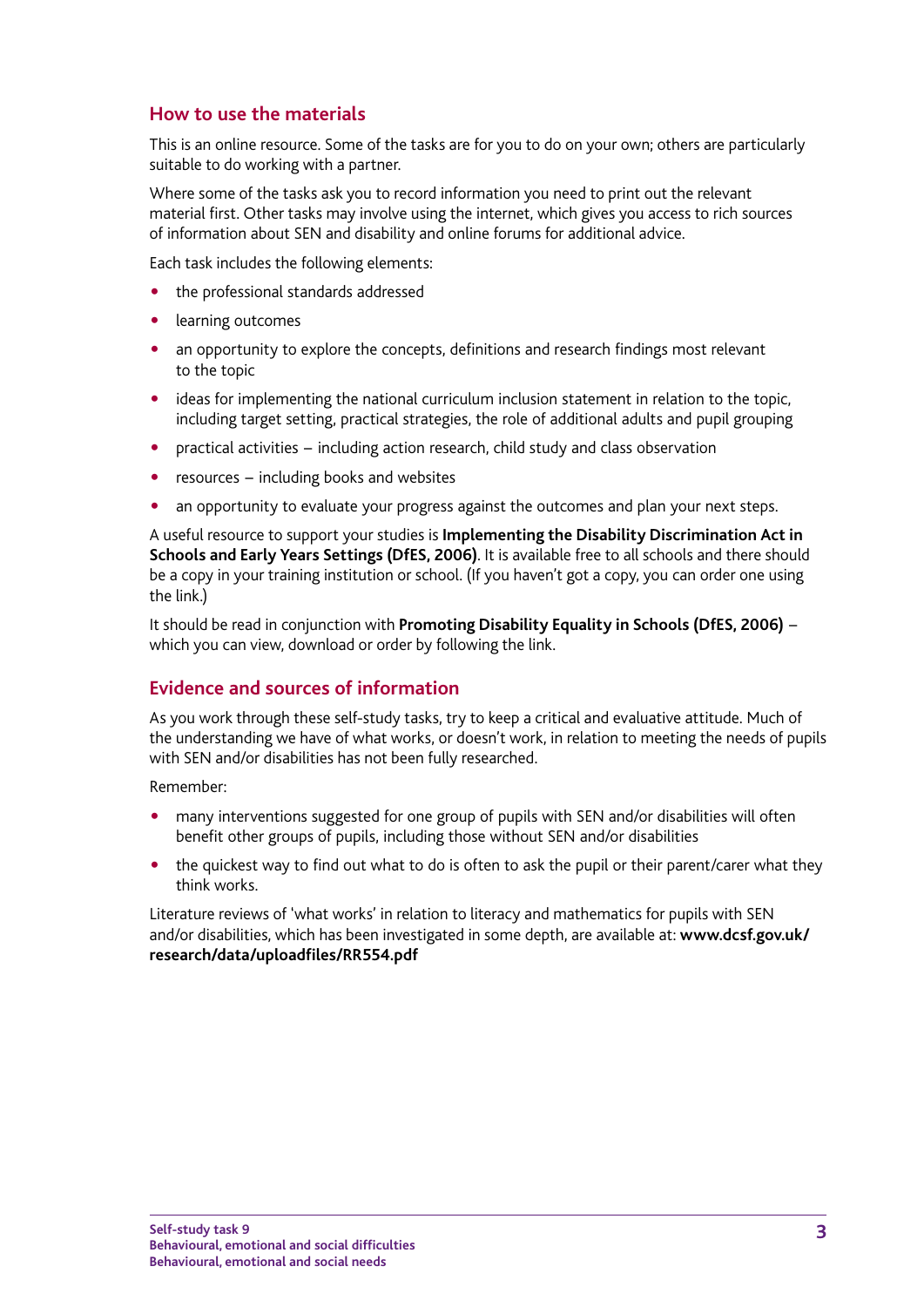### **Self-study task 9**

## **Behavioural, emotional and social difficulties**

### **Professional standards addressed**



### **Learning outcomes**

You will:

- be familiar with the terminology used to describe behavioural, emotional and social difficulties (BESD)
- understand that these difficulties have many different causes
- understand that pupils with BESD may have gaps in their social, emotional and behavioural skills
- know how to build work on these skills into everyday teaching, and
- be familiar with some of the teaching approaches and strategies that are appropriate for pupils with BESD.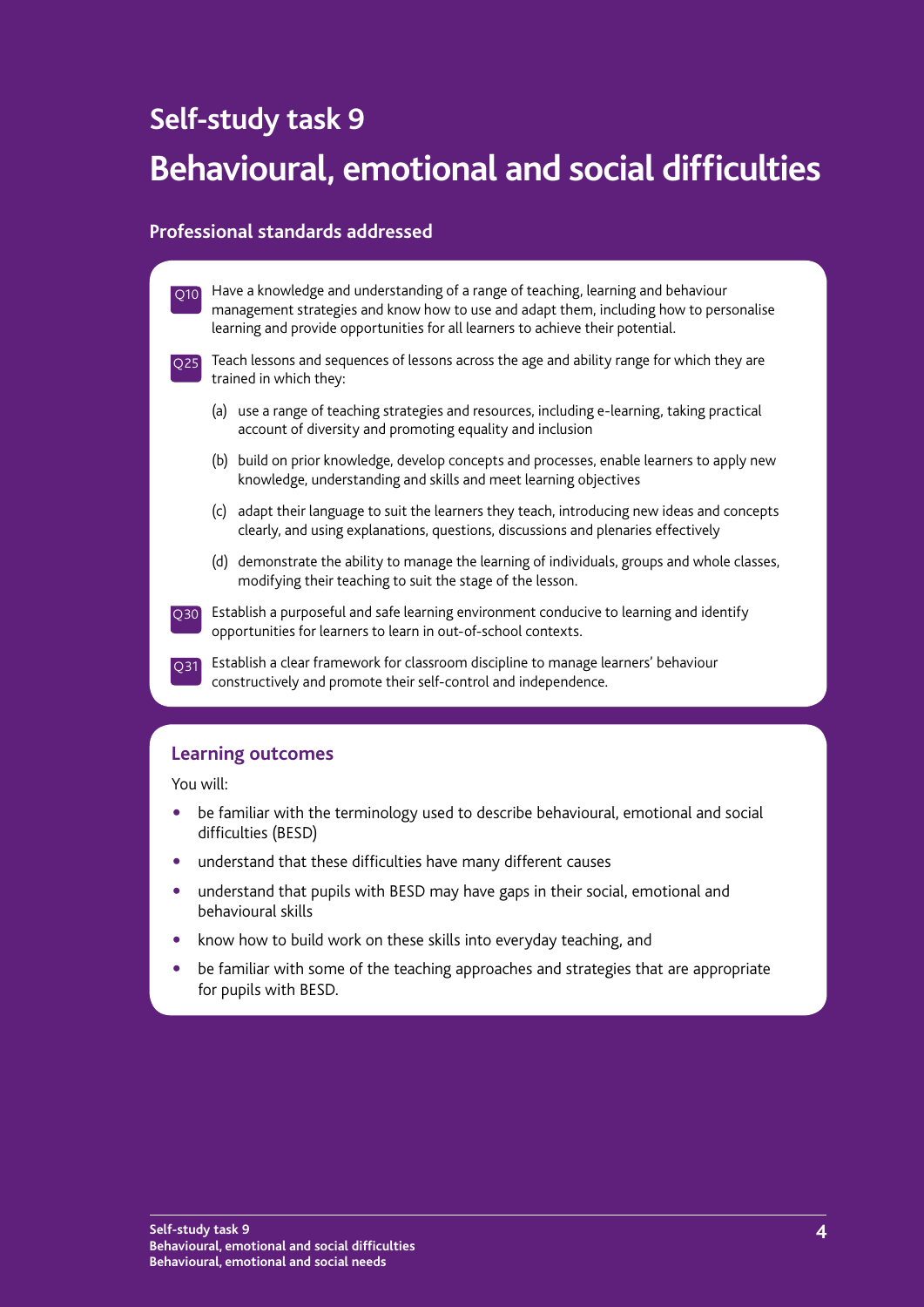| $\mathcal{I}^{\nu}$ | <b>Activities</b> |                                                                        | <b>Timings</b>    |
|---------------------|-------------------|------------------------------------------------------------------------|-------------------|
|                     | <b>Activity 1</b> | The nature of behavioural, emotional and social<br>difficulties (BESD) | 15 minutes        |
|                     | <b>Activity 2</b> | Understanding behaviour: an ABC model                                  | 20 minutes        |
|                     | <b>Activity 3</b> | Understanding behaviour: children's concerns and needs                 | 15 minutes        |
|                     | <b>Activity 4</b> | Choosing appropriate learning objectives                               | 20 minutes        |
|                     | <b>Activity 5</b> | Choosing appropriate teaching styles and approaches                    | <b>15 minutes</b> |
|                     | <b>Activity 6</b> | Removing barriers to learning for pupils with BESD                     | 10 minutes        |
|                     | <b>Activity 7</b> | Points for action                                                      | <b>15 minutes</b> |
|                     | <b>Appendix</b>   | Suggested answers and solutions                                        |                   |

### **Prior learning**

This self-study unit is not about behaviour management in general. It is about meeting the needs of pupils with BESD. Before working through this task, you need to have a secure understanding of the principles of behaviour management.

For example, you will need to:

- understand how to create a learning environment that promotes positive behaviour
- know about the '4Rs' framework (rights, responsibilities, rules and routines) and how to use it to set expectations for behaviour in your classes
- know how to use choice and consequences effectively, and
- understand the importance of building positive relationships.

You may already have had training on general behaviour management as part of your PGCE programme. Self-study materials are also available on the web to support you in learning about this.

Useful links include:

- National Strategies resources on Social and Emotional Aspects of Learning (SEAL) **[www.nationalstrategies.standards.dcsf.gov.uk/inclusion/behaviourattendanceandseal](http://www.nationalstrategies.standards.dcsf.gov.uk/inclusion/behaviourattendanceandseal)**
- the practical tips and downloadable booklet on ATL's site **www.new2teaching.org.uk/tzone/Behaviour/Behaviour\_tutorials.asp**
- " the materials and video resources at Behaviour4Learning **<www.behaviour4learning.ac.uk>**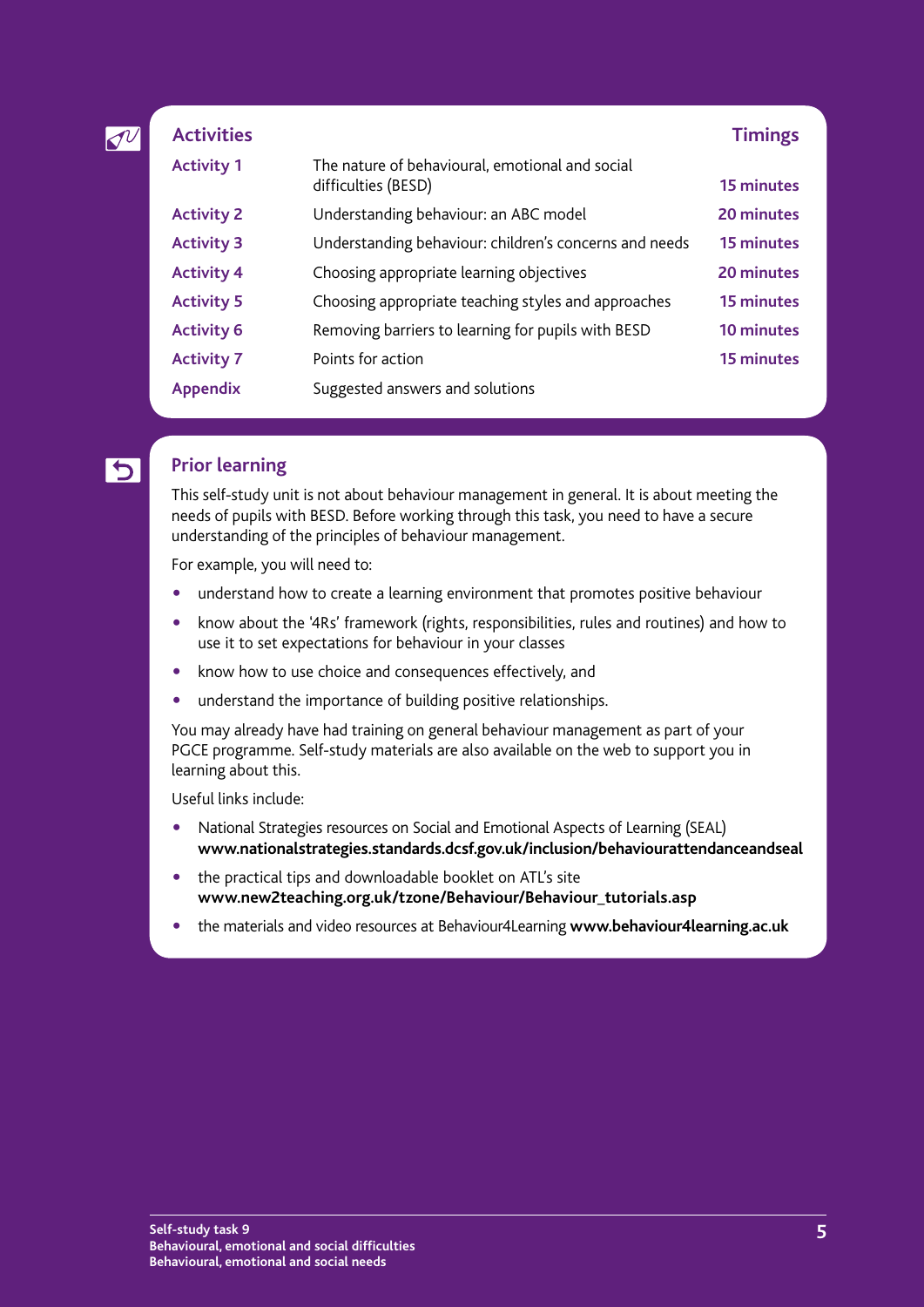### **Activity 1**

## **The nature of behavioural, emotional and social difficulties (BESD)**



### **Approximate timing: 15 minutes**

This activity will help you become familiar with the terminology used to describe BESD and to understand that such difficulties have multiple causes.

### **Case study**

You will need a pad of sticky notes for this activity.

Read the case study of Norman below.

### **Case study: Norman**

Norman is 11. He lives with his mother and older brother. His parents split up when he was six years old and he sees his father only occasionally. His mother finds him hard to manage. She describes him as "always on the go, restless and argumentative". The only thing that keeps him occupied is playing video games, often violent ones. He has begun to go around with a group of older boys on his estate who are often in trouble.

At school he rarely sits still for long, talks incessantly, calls out inappropriately and often gets into arguments with other pupils, for example over equipment or who sits where.

In class he works best on practical activities. He is achieving below the expectations for his age in most subjects, and he has quite significant literacy difficulties. In mathematics, he has strengths in shape and space, and data handling, but struggles with calculations. He considers himself to be "stupid".

When he was younger, his teachers found him hard work, but likeable. "He's always so sorry for the things he does wrong", one teacher said, "even if he then just goes and does them again". She felt his difficulties were the result of having had a number of temporary teachers at different times in his schooling. His school had a difficult Ofsted inspection which led to a number of staff changes.

His current teachers are driven to distraction by his behaviour and are feeling increasingly negative about him.

√√ Quickly write down reasons – one per sticky note – why Norman might be behaving as he is.

Then group your sticky notes into categories that make sense to you. Examples might be home factors, social and cultural factors, school factors and factors in the young person himself (such as temperament or a psychiatric condition).

Reflect on how you would describe Norman. For example, do you see him as having 'mental health problems', having SEN or as a product of a particular social setting?

Now read the notes on the next two pages, which describe the different terminologies that might be used in relation to pupils who exhibit difficult behaviour. The term chosen often depends on whether the cause of the behaviour is seen as medical, educational or social.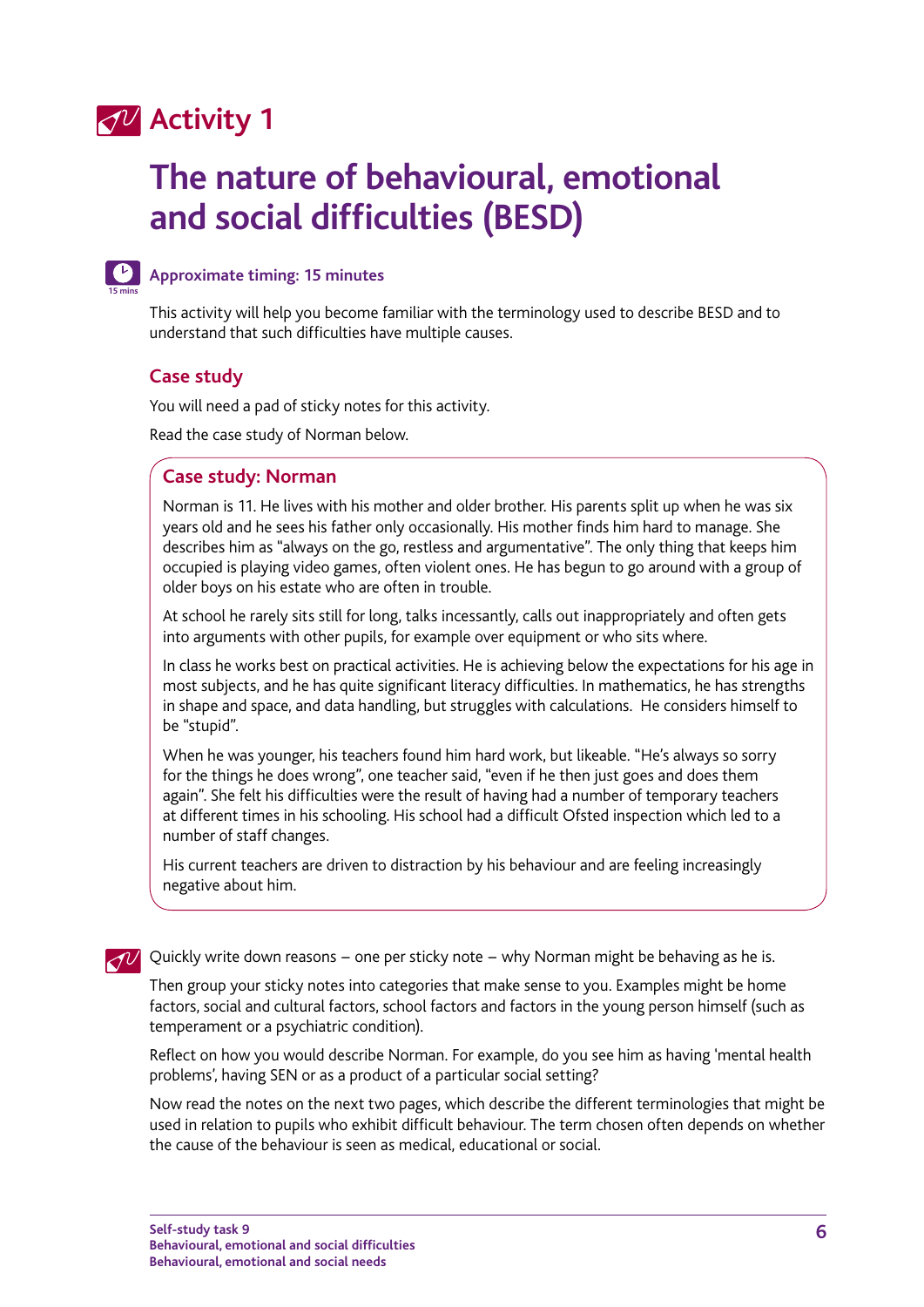### **Terminology**

### **Behavioural, emotional and social difficulties (BESD)**

Pupils may be described as having a type of SEN called BESD when their behaviour interferes with their own learning or that of others. The following description of BESD comes from government guidance:

"Pupils with behavioural, emotional and social difficulties cover the full range of ability and continuum of severity. Their behaviours present a barrier to learning and persist despite the implementation of an effective school behaviour policy and personal/social curriculum. They may be withdrawn or isolated, disruptive and disturbing, hyperactive and lack concentration, have immature social skills or present challenging behaviours."

Data Collection by Type of SEN, DfES, 2005

BESD can manifest itself in a variety of ways: pupils can be physically or verbally aggressive, they can harm themselves or suffer from anxiety or depression, or they can be withdrawn or uncommunicative. Pupils who are withdrawn or emotionally fragile are as much a part of the BESD continuum as pupils who act in more demonstrative ways. Many factors may underlie a pupil's BESD, including:

- the painful impact of abuse or trauma
- previously unidentified learning difficulties, such as dyslexia, and
- the effects of family difficulties or a parent's mental illness.

### **Mental health problems**

'Mental health' can be defined as:

- a sense of personal well-being
- a capacity to form mutually satisfying relationships with others
- being able to adapt to a range of psychological and social demands, appropriate to the person's age and stage of development, and
- an ability to learn new skills, appropriate to their age and stage of development.

A 'mental health problem' can be described as a disturbance of function in relationships, mood, behaviour or development, severe enough to require professional intervention. Pupils with mental health disorders or illnesses may be diagnosed with various conditions or syndromes. Government guidance describes how these link to SEN and the term BESD:

"Pupils with a range of difficulties, including emotional disorders such as depression and eating disorders; conduct disorders such as oppositional defiance disorder (ODD); hyperkinetic disorders including attention deficit disorder (ADD) or attention deficit hyperactivity disorder (ADHD); and syndromes such as Tourette's, should be recorded as BESD if additional or different educational arrangements are being made to support them."

Data Collection by Type of SEN, DfES, 2005

Pupils who have clinically well-recognised mental illnesses are considered to be disabled if the illness has a substantial and long-term effect on their ability to carry out normal day-to-day activities.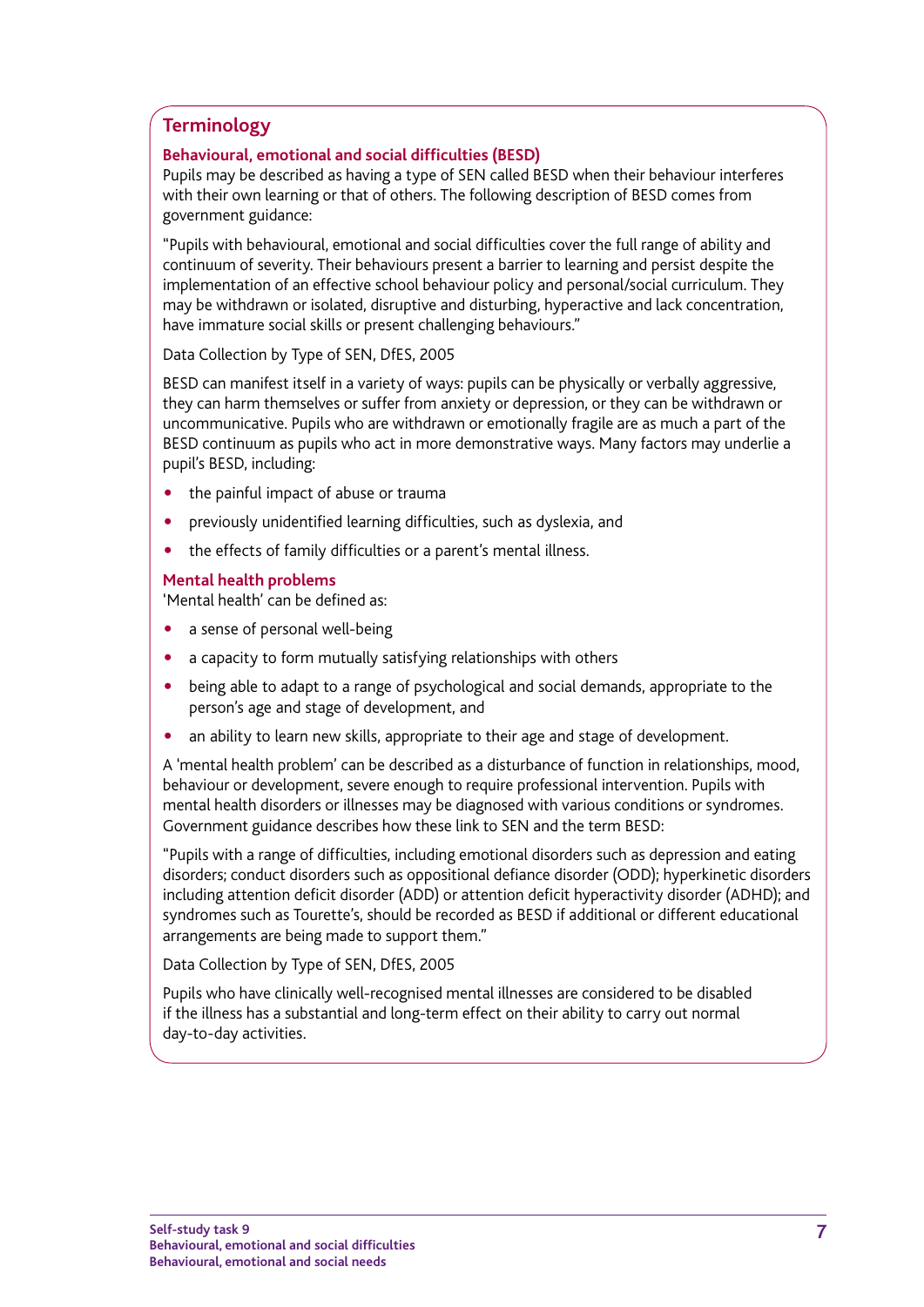### **Disaffection**

Pupils are sometimes described as being 'disaffected' rather than having SEN or mental health needs. This reflects an assumption that their behaviour is caused by social and cultural factors (such as peer group influence or being asked to follow a curriculum that is not relevant to their lives or needs) rather than factors within the pupils themselves.

If you want to do more follow-up reading, **www.bacp.co.uk** contains helpful information about the role of counselling and psychotherapy. You may also wish to view the various publications available at **www.bacp.co.uk/publications/index.php**

#### **Involuntary behaviours**

Involuntary behaviours, such as 'tics' or odd sounds, often occur as a result of genetic or biological disorders. Probably the best known of these are Tourette's syndrome and autistic spectrum disorder (ASD), but other conditions, such as fragile X syndrome, can also involve this sort of behaviour.

Tics are rapid movements or sounds that are repeated over and over for no apparent reason. In Tourette's, the tics can range from mild twitches to self-destructive behaviours like lip-biting or, less frequently, head-banging. Coprolalia (outbursts of obscenities and curse words), another form of tic, is widely known as part of the condition but occurs comparatively rarely.

Pupils with ASD can show a wide range of involuntary, often repetitive, behaviours. Many boys with fragile X syndrome also have unusual, stereotypical behaviours, such as hand flapping and chewing on skin, clothing or objects.

These behaviours can be disconcerting and disruptive in a classroom if other pupils are not prepared for them. The most effective strategy, in most cases, is to work with the rest of the class on ignoring the behaviours.

You can follow up on these topics at the Contact a Family (CAF) website, at **www.cafamily.org.uk**  which has information on a wide range of syndromes and conditions. Self-study task 11 concentrates on working with pupils with autistic spectrum disorders.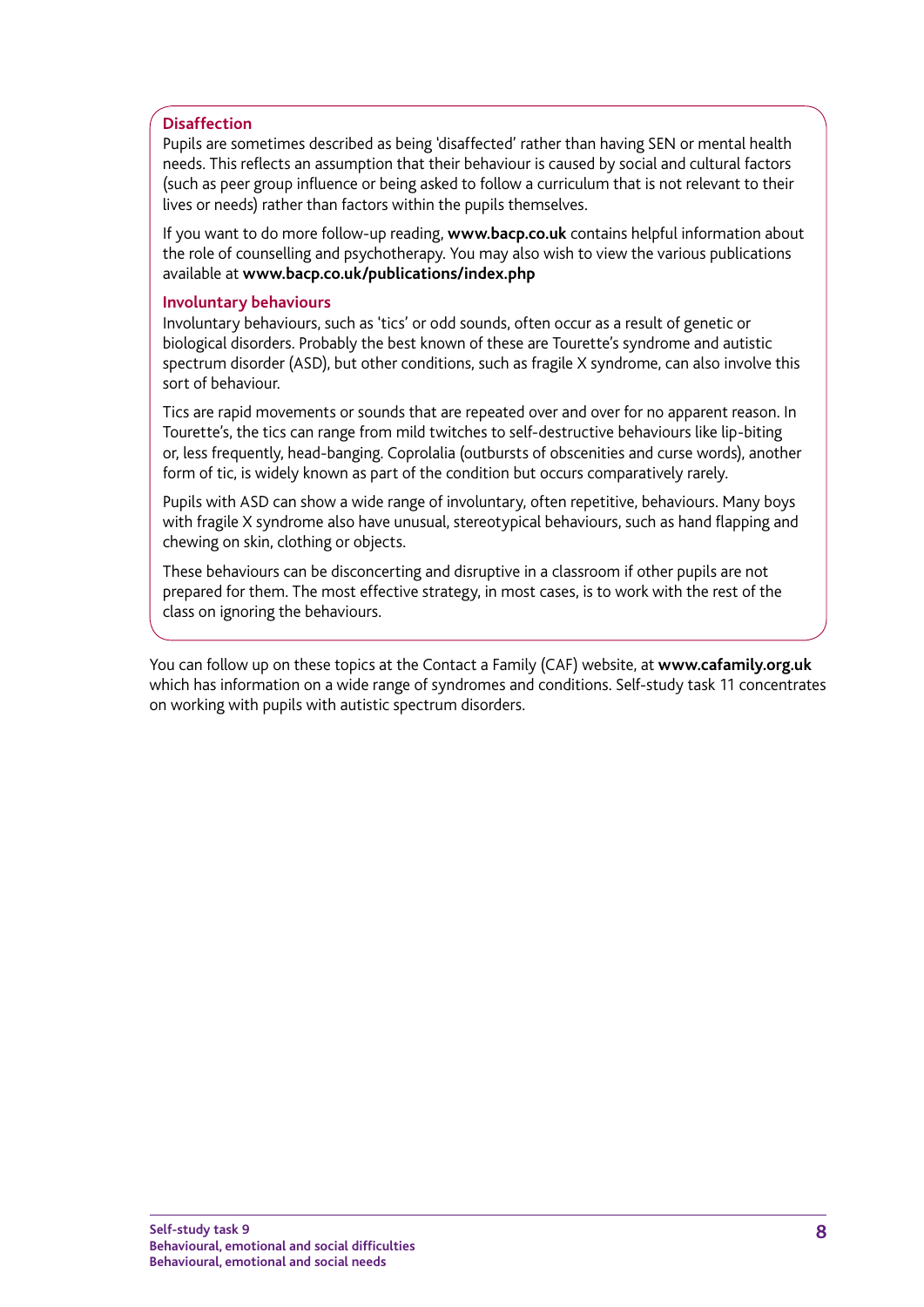### **Activity 2**

**20 mins**

## **Understanding behaviour: an ABC model**

### **Approximate timing: 20 minutes**

This activity introduces you to a useful framework for responding to pupils' BESD by examining the contexts and consequences of particular behaviours. It complements understanding that you might gain from thinking about pupils' concerns and needs, and provides a way of exploring and understanding pupils' behaviour in school. These areas are also looked at in self-study task 4: Children's needs and development.

### **The ABC model**

### **What is the context for the behaviour?**



The ABC model helps us to unpick situations where we are not sure why a pupil might be behaving in a certain way. It helps us to be objective and to identify factors we can change in the classroom, even when there may be larger issues in a pupil's life that we cannot help with.

It starts from a very specific description of the behaviour that is of concern, or which we want to promote, without making any judgements or attributing any motive.

To help us move towards an understanding of the behaviour, we can look at the antecedents to a particular incident or series of incidents. Antecedents tell us about the context for the incident and may help us to identify triggers that spark off a particular behaviour and could be avoided.

The other important information for helping to understand how and why a particular behaviour occurred is to look at its consequences. What did the pupil 'get' out of behaving in this way? The pupil may not be able to identify this, but it is important for the teacher to assess the ways it might reinforce a pupil's behaviour. Did they get attention from peers or adults? Did they avoid having to do a task they found difficult or take part in an activity they found uncomfortable? Was a negative consequence (for example, being sent to the headteacher) actually rewarding for the pupil? Did they gain popularity because other pupils had a laugh at the incident?

This stage, of identifying potentially positive outcomes in the situation for the pupil, is essential in being able to deal appropriately with the pupil's inappropriate behaviour in future. The teacher can reduce the likelihood of such incidents being repeated by ensuring that the precipitating factors (antecedents) are managed and minimised and any positive consequences for inappropriate behaviour are eliminated. These should be replaced with positive consequences for appropriate behaviour.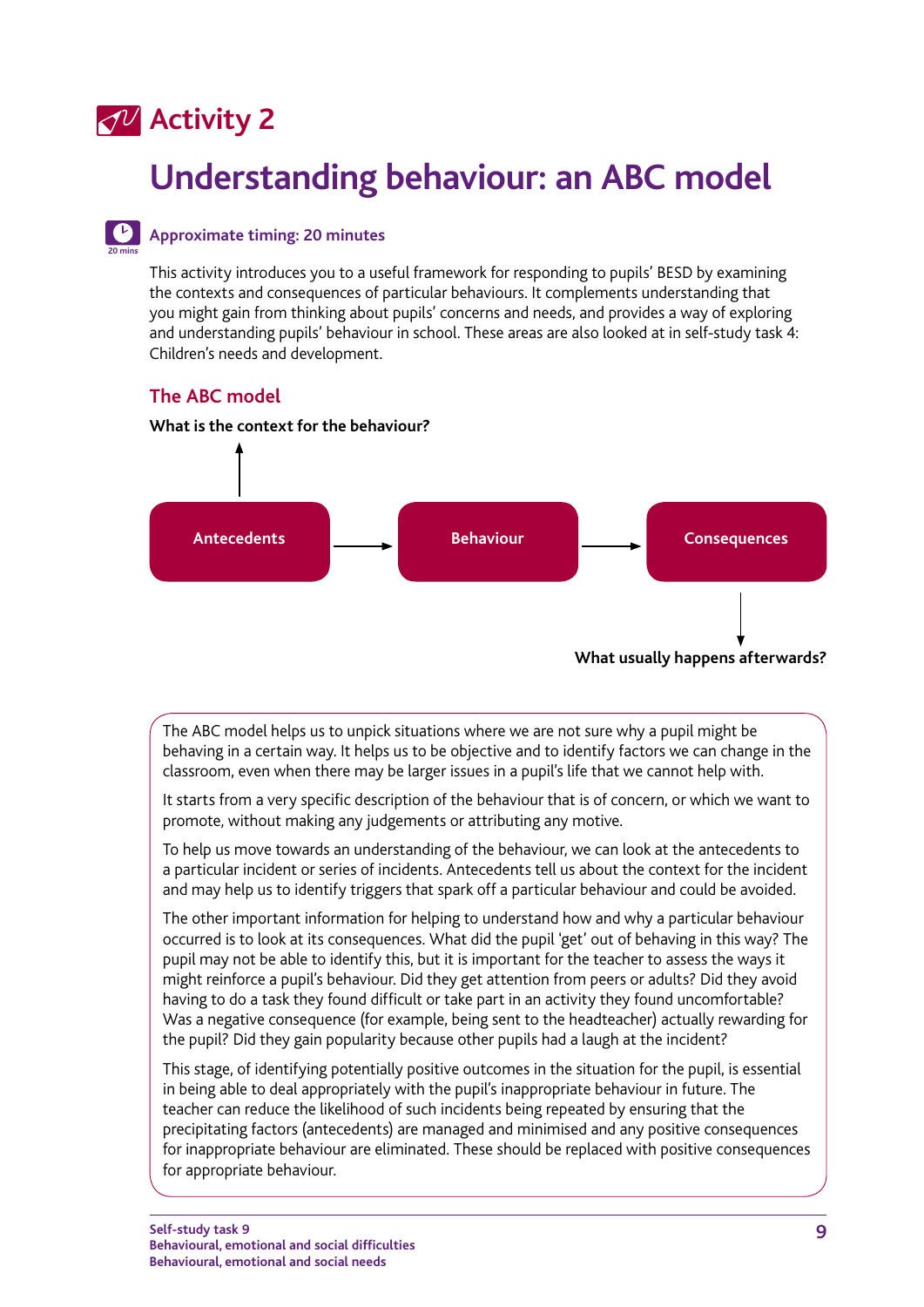

Now look at table 1. It gives an example of how a teacher working with Norman (the student in the case study you looked at earlier) analysed the antecedents and consequences of an aspect of Norman's behaviour that she was particularly concerned about, and also for a positive behaviour that the teacher wanted to encourage.

After studying the table, write down some actions the teacher might want to take as a result of her analysis.

| Table 1: The behaviour that concerns me                                                                                                                                                                                                                                                                                                                                                                             |                                                                                                       |                                                                                                                                                                                                                                                                                                                                                                                                                                                                                                        |  |  |
|---------------------------------------------------------------------------------------------------------------------------------------------------------------------------------------------------------------------------------------------------------------------------------------------------------------------------------------------------------------------------------------------------------------------|-------------------------------------------------------------------------------------------------------|--------------------------------------------------------------------------------------------------------------------------------------------------------------------------------------------------------------------------------------------------------------------------------------------------------------------------------------------------------------------------------------------------------------------------------------------------------------------------------------------------------|--|--|
| А<br><b>Antecedents</b>                                                                                                                                                                                                                                                                                                                                                                                             | B<br><b>Behaviour</b>                                                                                 | Ċ<br><b>Consequences</b>                                                                                                                                                                                                                                                                                                                                                                                                                                                                               |  |  |
| What is the context for the<br>behaviour?<br>Who is the student working<br>with?<br>What are the adults in the<br>room doing/saying?<br>What is the task?<br>What resources were or<br>weren't available?<br>What time of day/day of the<br>$\bullet$<br>week is it?<br>What happened immediately<br>before the behaviour?                                                                                          | What exactly does<br>the student do that<br>is of concern?                                            | What usually happens afterwards?<br>What do you do/say?<br>What does the student do/say?<br>$\bullet$<br>What do other students<br>$\bullet$<br>do/say?<br>What do other adults do/say?<br>How do you think the student<br>$\bullet$<br>might be feeling?<br>What usually happens next?<br>What do you think the student<br>$\bullet$<br>might be getting out of<br>behaving this way?<br>What do you think other<br>$\bullet$<br>students might be getting<br>out of him/her behaving in<br>this way? |  |  |
| Usually happens after lunch - any<br>day of the week - comes in all<br>wound up - teasing?<br>Worse in warm weather<br>Happens whichever group he is<br>working in<br>Happens less, though, when he is<br>working with Sunita<br>Worse when task involves writing<br>May be worse when writing is<br>'blank page' and I haven't provided<br>a writing frame or the writing hasn't<br>been modelled - need to check? | Gets into<br>arguments with<br>other students,<br>for example about<br>equipment or who<br>sits where | Other students complain about<br>him, and he argues more -<br>my teaching assistant Sunita<br>sometimes talks quietly to him and<br>that seems to help<br>He gets told off, sent to work<br>on his own<br>He refuses to take his things with<br>him, sulks, needs persuading to do<br>his work<br>Either I or Sunita will often go over<br>and have a talk with him and help<br>him along with his writing<br>Other students probably pleased -<br>I don't think they like working<br>with him         |  |  |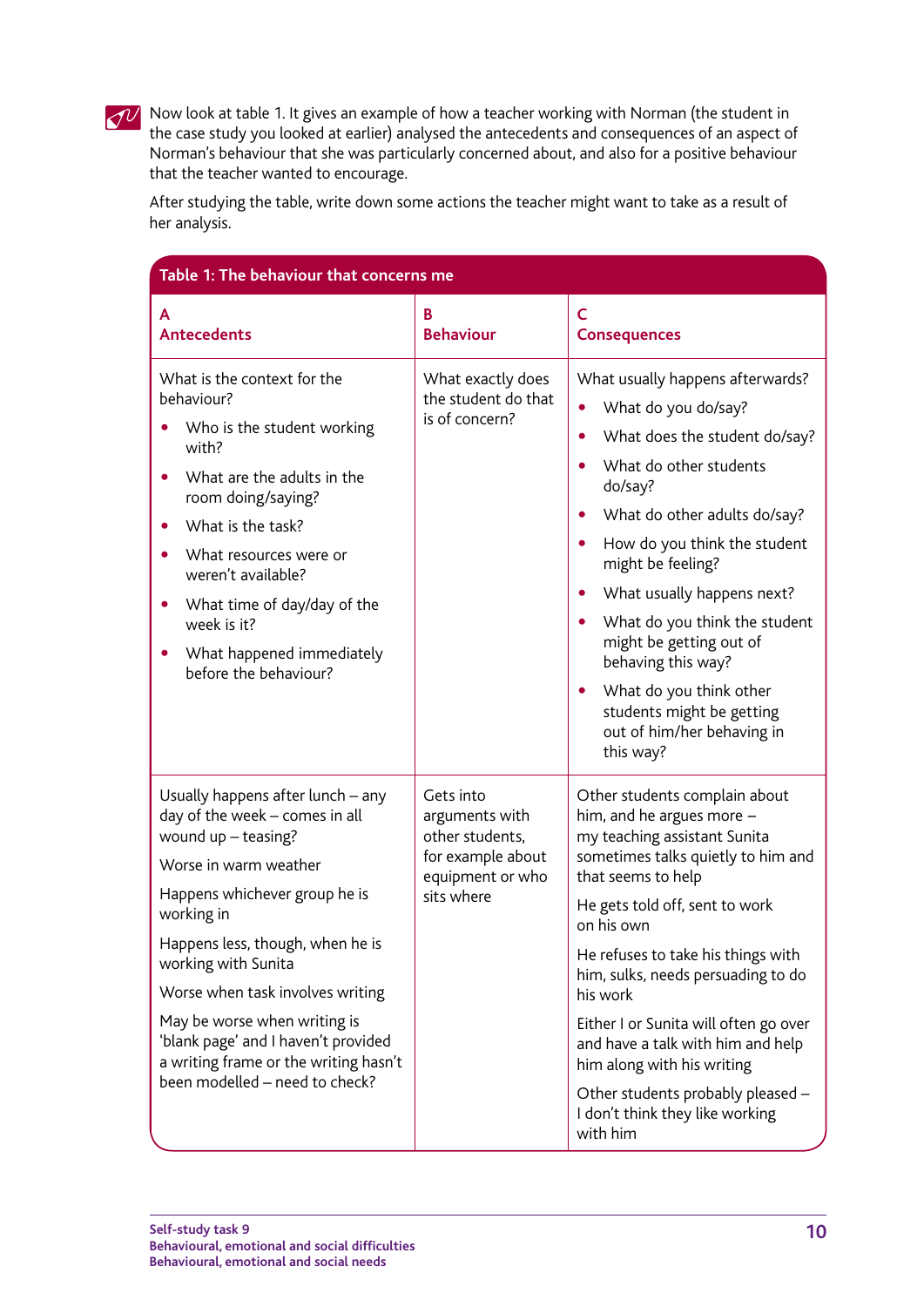|                                                                                                                                                                                                                                                                                                                  | Table 1: The behaviour I want to encourage                    |                                                                                                                                                                                                                                                                                                                                                                                                                                                                                                                         |  |  |  |
|------------------------------------------------------------------------------------------------------------------------------------------------------------------------------------------------------------------------------------------------------------------------------------------------------------------|---------------------------------------------------------------|-------------------------------------------------------------------------------------------------------------------------------------------------------------------------------------------------------------------------------------------------------------------------------------------------------------------------------------------------------------------------------------------------------------------------------------------------------------------------------------------------------------------------|--|--|--|
| A<br><b>Antecedents</b>                                                                                                                                                                                                                                                                                          | B<br><b>Behaviour</b>                                         | $\mathsf{C}$<br><b>Consequences</b>                                                                                                                                                                                                                                                                                                                                                                                                                                                                                     |  |  |  |
| What is the context for the<br>behaviour?<br>Who is the student<br>working with?<br>What are the adults in the<br>room doing/saying?<br>What is the task?<br>What resources were or<br>weren't available?<br>What time of day/day of<br>the week is it?<br>What happened<br>immediately before the<br>behaviour? | What exactly<br>does the student<br>do that is of<br>concern? | What usually happens afterwards?<br>What do you do/say?<br>$\bullet$<br>What does the student do/say?<br>$\bullet$<br>What do other students do/say?<br>What do other adults do/say?<br>$\bullet$<br>How do you think the student might<br>$\bullet$<br>be feeling?<br>What usually happens next?<br>$\bullet$<br>What do you think the student might<br>$\bullet$<br>be getting out of behaving this way?<br>What do you think other students<br>$\bullet$<br>might be getting out of him/her<br>behaving in this way? |  |  |  |
| Usually happens in the morning<br>Sometimes in the afternoon if<br>it's an active task - like making a<br>poster or planning a PowerPoint<br>presentation                                                                                                                                                        | Works<br>cooperatively<br>in a group with<br>other students   | Nobody takes any notice of him, really -<br>I let them get on<br>Someone else from his group usually does<br>the presentation / feedback in plenary etc<br>because I know I can rely<br>on them not to be silly<br>Looks like there's not a lot in it for him<br>- not much attention from me anyway,<br>though he may get something out of it<br>from the other students in his group if<br>they show they value his contribution                                                                                      |  |  |  |

Your ideas might have included:

- exploring what happens at lunchtime, and if necessary developing strategies to make lunchtimes a more positive experience for Norman
- building in a calming activity at the start of the afternoon session
- making sure that Norman has a drink of water before he starts work
- planning a greater range of alternatives to written recording, including using information and communication technology (ICT)
- partnering Norman with a supportive 'buddy' for some written work
- making sure written work is 'scaffolded' so that Norman comes to it prepared, rather than facing a blank page
- noticing and giving positive feedback when Norman is working well in a group with others
- providing a group reward, such as team points, for the group Norman is working with, so that they all have a stake in making sure there are no arguments, and
- " planning work to develop Norman's social, emotional and behavioural skills particularly the skills for resolving conflicts and working in a group with others.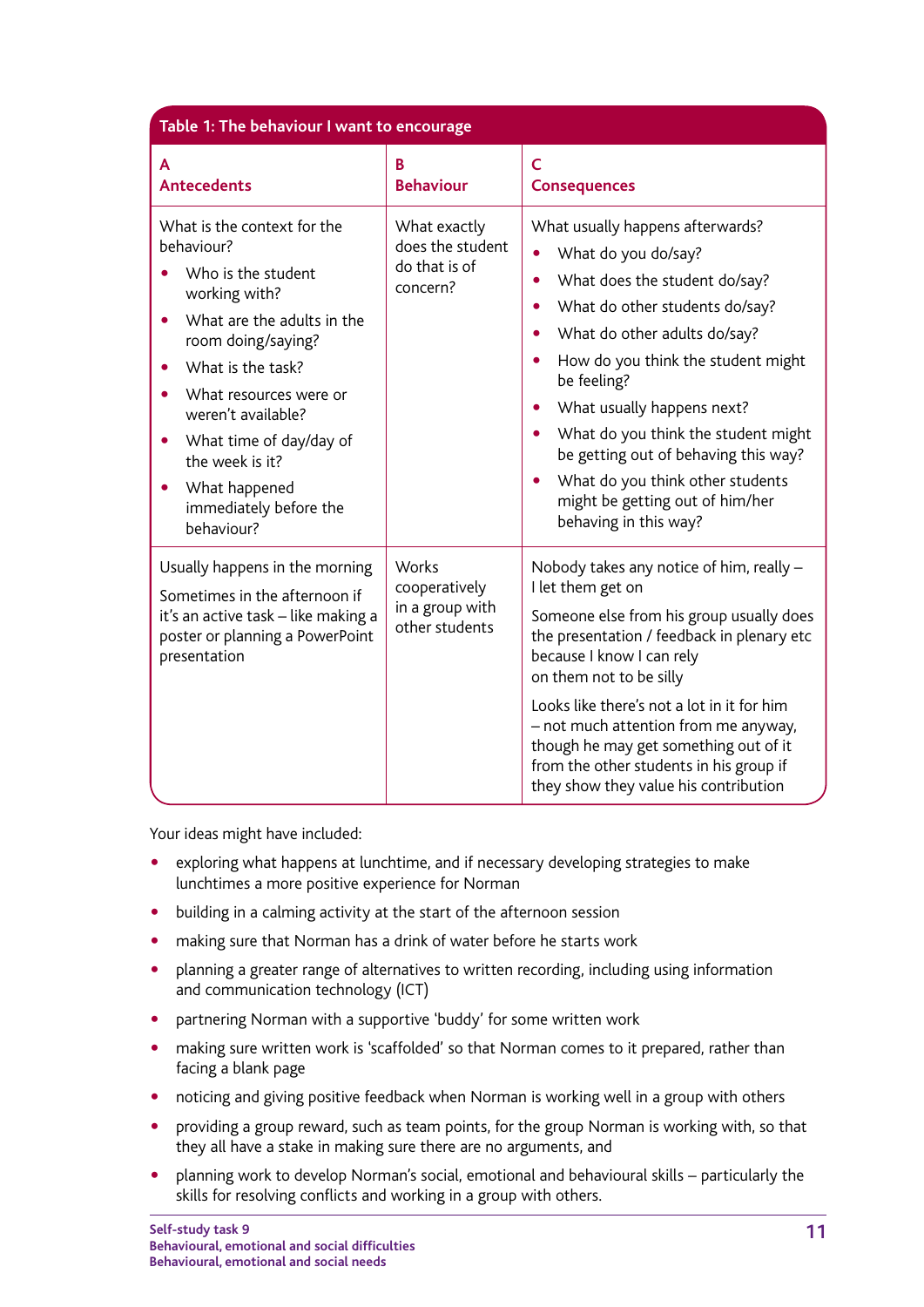### **Activity 3**

## **Understanding behaviour: children's concerns and needs**



### **Approximate timing: 15 minutes**

In activity 2, you learnt about one model of understanding why pupils behave as they do: a behavioural 'ABC' model. This activity complements the understanding gained from that model by helping you focus on pupils' concerns and needs.

### **Maslow's hierarchy of needs**

Maslow's hierarchy offers one way of looking at children's needs.

The psychologist Abraham Maslow developed a theory about human motivation based on what he called a hierarchy of needs. It assumes we all have a variety of needs. Some relate to basic survival instincts: we all need food, warmth and shelter.

Once these needs are satisfied, we will be motivated by the need for safety, and strive for an environment in which we feel physically and emotionally safe and secure.

At the next level, we seek experiences that make us feel loved, cared for and accepted by others: we need to feel that we belong in a group.

Beyond this, we will seek to feel good about ourselves, to feel appreciated, to receive feedback that leads to a positive self-image.

When these needs are all met, we become motivated to realise our potential. This will mean using our talents to the full, being able to learn new things, and challenging ourselves to be the best we can be.

All of us can and do move up and down this hierarchy of needs at different points in our lives. Think about how this may have happened to you: for example, how the focus on succeeding at work suddenly takes second place to the need to find love, affection and belonging when a significant relationship in our lives breaks down.

The needs that Maslow outlines can be met in different environments. A pupil might not be able to have all their needs equally met at home, at school and in the community – but if at least one of these environments meets the need the pupil will have a greater chance of progressing towards self-fulfilment.

All human behaviour has meaning and is a response to a drive to have needs met.

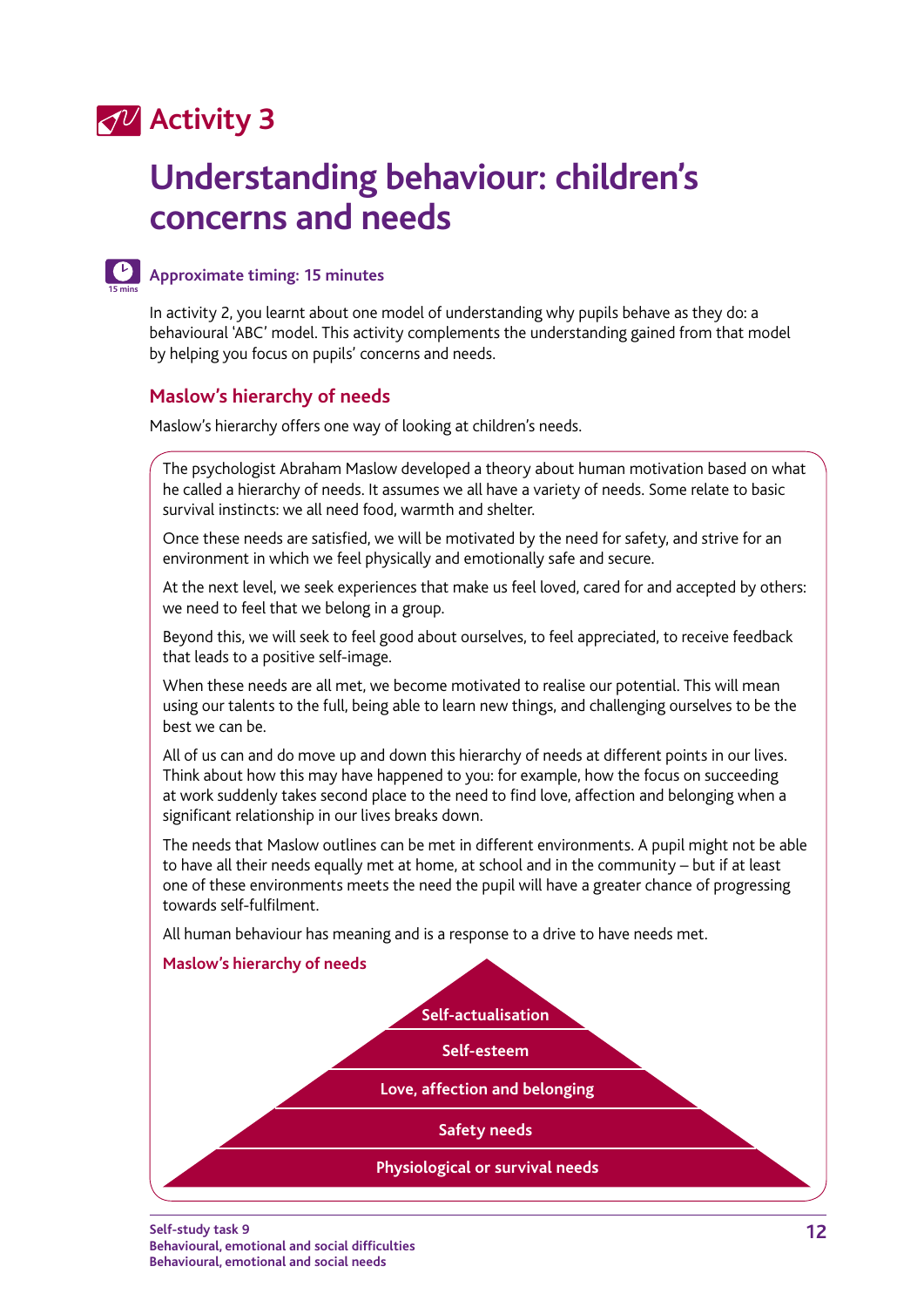

Now, in table 2, read this set of statements from pupils voicing concerns they might have while at school. Write in the right-hand column, or use different highlighters, to show which level of Maslow's hierarchy of needs ('survival', 'safety' and so on) you think they relate to.

| <b>Table 2</b>                                     |                           |
|----------------------------------------------------|---------------------------|
| <b>Concern</b>                                     | <b>Maslow's hierarchy</b> |
| I'm scared of those boys                           |                           |
| I'm naughty                                        |                           |
| I'm not satisfied with my work                     |                           |
| I'm no good at getting on with<br>other kids       |                           |
| I'm hot                                            |                           |
| I can't say what I mean                            |                           |
| I'm different                                      |                           |
| My teacher doesn't notice when<br>I try my hardest |                           |
| I could do better than this                        |                           |
| It's stuffy in here                                |                           |
| I don't know the kids on my table                  |                           |
| I'm cold                                           |                           |
| I'm thirsty                                        |                           |
| My teacher likes the other kids<br>better than me  |                           |
| I'm ugly                                           |                           |
| I'm worried about my mum                           |                           |
| I can't do my work properly                        |                           |
| I'm tired                                          |                           |
| These people don't like me                         |                           |
| I'm hungry                                         |                           |
| My work is rubbish                                 |                           |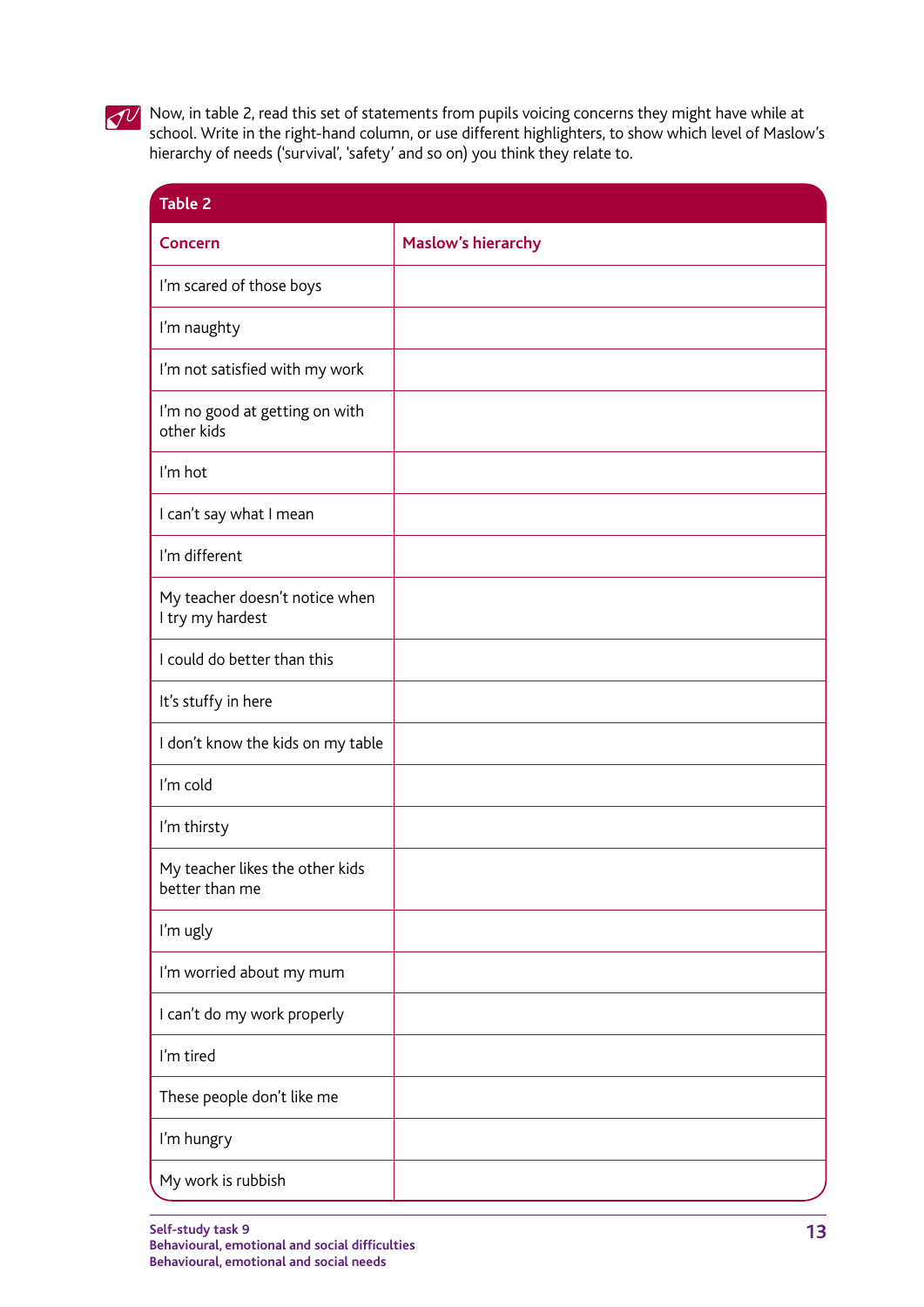### **Physiological or survival needs**

Maslow placed basic human needs, such as the needs for food, water and warmth, at the foundation of his triangle. Human behaviour is driven by survival and physiological needs, and these will dominate until they are met.

Examples are:

- I'm hungry
- It's stuffy in here
- I'm cold
- I'm hot
- I'm tired
- I'm thirsty

### **Safety needs**

Once these basic human needs are met, behaviour can then be motivated by the need to feel safe. Living in a safe and secure physical environment is a key need.

Pupils need to feel safe in their learning environment. If they feel vulnerable in any way, such as being afraid of making mistakes, afraid of not fitting in with the peer group, afraid of bullying, they will be unable to learn.

Examples are:

- . I'm worried about my mum
- I'm scared of those boys

### **Love, affection and belonging**

Once we feel safe, we look for security through feeling a 'sense of love, affection and belonging'. This includes the need to be accepted and to have friends. Pupils need to feel part of their learning group if they are to learn effectively.

Examples are:

- My teacher doesn't notice when I try my hardest
- I don't know the kids on my table
- These people don't like me
- My teacher likes the other kids better than me

### **Self-esteem**

Out of the need to experience affection and belonging, the need for a 'sense of self-esteem' will emerge. Pupils need to have a positive image of themselves and to feel that they have recognition and appreciation from others for their contributions. The need for self-esteem and the fear of losing it is a key factor in pupils' learning.

Examples are:

- I'm naughty
- My work is rubbish
- I'm no good at getting on with other kids
- I'm ugly
- I'm different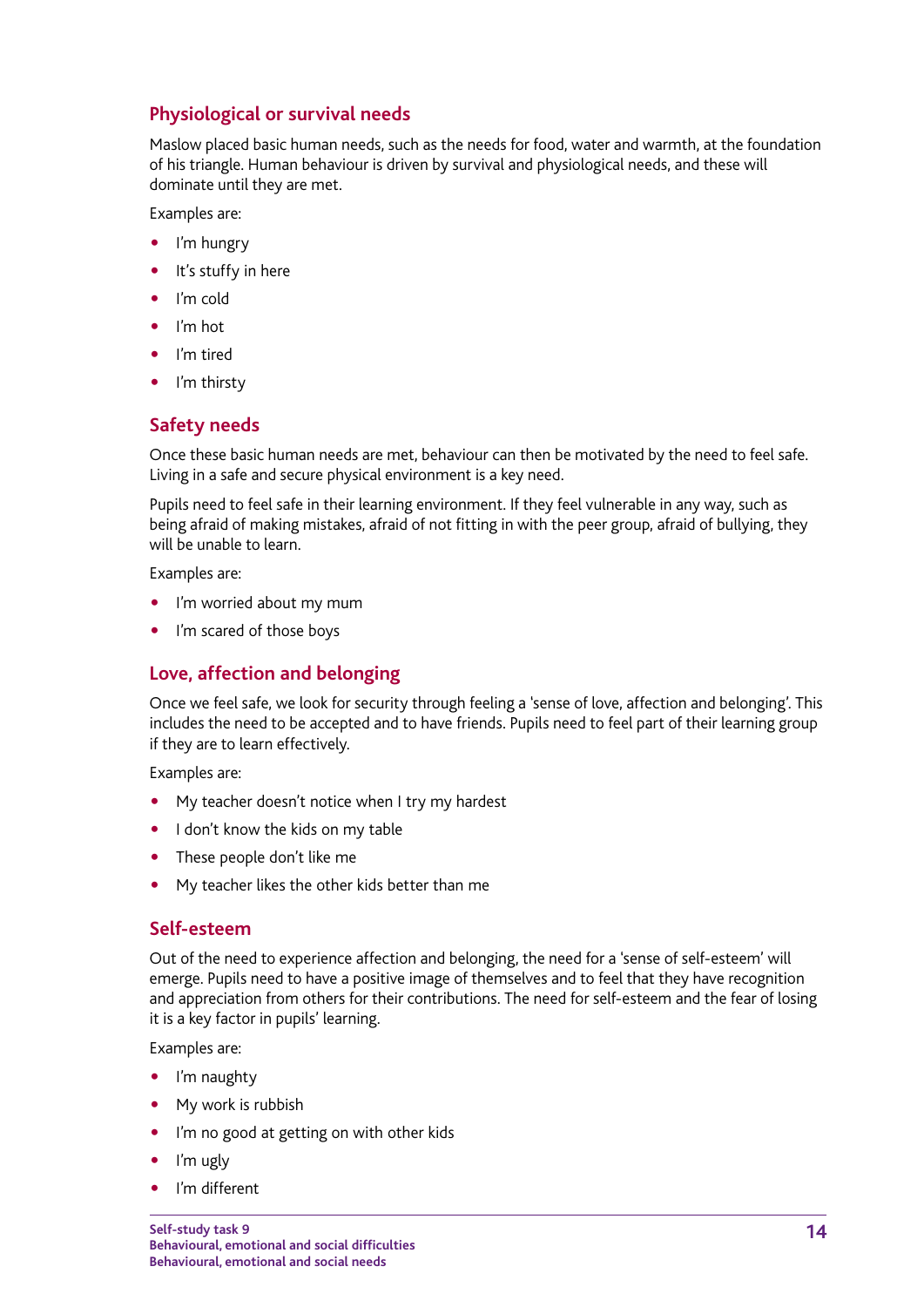### **Self-actualisation**

The highest level of need is only relevant when all others are satisfied. Maslow's term 'selfactualisation' relates to the ability to achieve our full potential, to do the work required to succeed, to learn and to be confident. The chance to be creative and autonomous is vitally important.

Examples are:

- I can't say what I mean
- I'm not satisfied with my work
- I can't do my work properly
- I could do better than this

### **Messages from the case study of Norman**

 $\overline{\mathcal{O}'}$  Think again about the case study of Norman that you read in activity 1. What messages do you think Norman's behaviour might be giving about his concerns and unmet needs?

It is likely that Norman has unmet needs in the area of love, affection and belonging (in his family and in the class) and in self-esteem.

Consider the questions in table 3 and jot down your suggestions.

| Table 3                                                                                                                                                                        |                         |
|--------------------------------------------------------------------------------------------------------------------------------------------------------------------------------|-------------------------|
| Questions                                                                                                                                                                      | <b>Your suggestions</b> |
| What might the teacher be able<br>to do to help meet these needs<br>and what might be outside the<br>influence of teachers?                                                    |                         |
| While it would not be the<br>teacher's role to try to fix<br>Norman's relationship with his<br>father, could anything be done<br>to help Norman belong better<br>in his class? |                         |
| What could be done to convince<br>Norman that he is not stupid<br>and to build his self-esteem?                                                                                |                         |
| What could be done to improve<br>his literacy and numeracy skills?                                                                                                             |                         |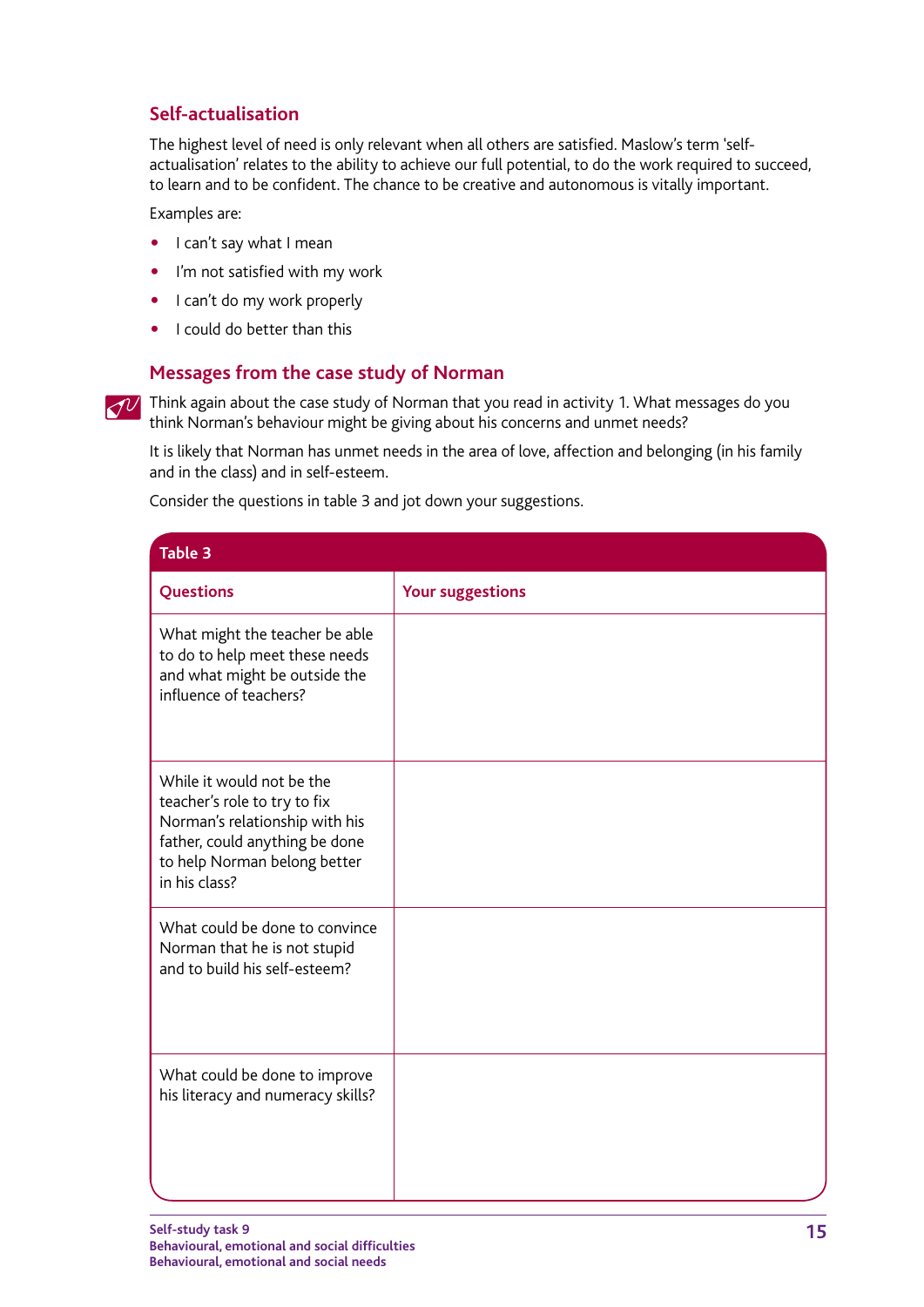Your ideas might have included:

- pairing Norman regularly with a pupil he might get on with for the kind of practical tasks he enjoys, and
- setting up a reward system where everyone gets rewarded if they help Norman to achieve a class target − eg 'sitting calmly in lessons'.

Also think about the needs of the teachers in the case study. Norman's behaviour might also have a negative effect on his teachers' self-esteem.

Think about pupils you have taught during school placements, in the light of your own hierarchy of needs:

- " you may have had your need to feel safe challenged by pupils who were unpredictable and perhaps aggressive
- " you may have felt personally rejected if a pupil appeared not to respond to your teaching, and
- " you may have experienced a loss of confidence and self-belief when faced with challenging behaviour.

You should understand that this is a universal experience and not a reflection of your skills. Teachers, like pupils, have a right to have their basic needs met, and it is very important for all teachers, whether experienced or while training, to ask for support from colleagues when working with a troubled child whose behaviour is calling their safety, sense of belonging or sense of self-worth into question. In effective schools, teachers expect and get help from colleagues, for instance by:

- " discussing ideas on strategies that might work with difficult classes or pupils
- taking practical respite, eg others taking the troubled child into their own classroom for short periods, and
- providing a listening ear that allows them to offload and be reminded that a complex range of circumstances, not their teaching, is failing the pupil.

### **Managing feelings and behaviour**

Reynard Dreikurs, an American psychiatrist, built on Maslow's ideas about the need to belong. He suggests that pupils' misbehaviour is often a response to feeling that they do not belong in the social context in which they find themselves.

They may react to this feeling in a number of different ways:

- Some pupils react by seeking attention, with those irritating, disruptive behaviours that take time way from teaching and learning (without necessarily involving conflict)
- " Others seek power, trying to gain control over the situation themselves, the other pupils and the teacher

Two other strategies come into play if the child's feelings of hurt and rejection are greater:

- Avoiding failure − the pupil attempts to structure situations so that they do not have to test themselves in any way. This can be done through low-level behaviours such as not bringing equipment, losing work, asking unnecessary questions, wandering round the classroom etc, or may be through more confrontational behaviours such as directly refusing to cooperate with adults' instructions.
- " Seeking revenge − the pupil lashes out at real or imagined hurts − for example, saying "I didn't want to be in the team anyway. It's a lousy team."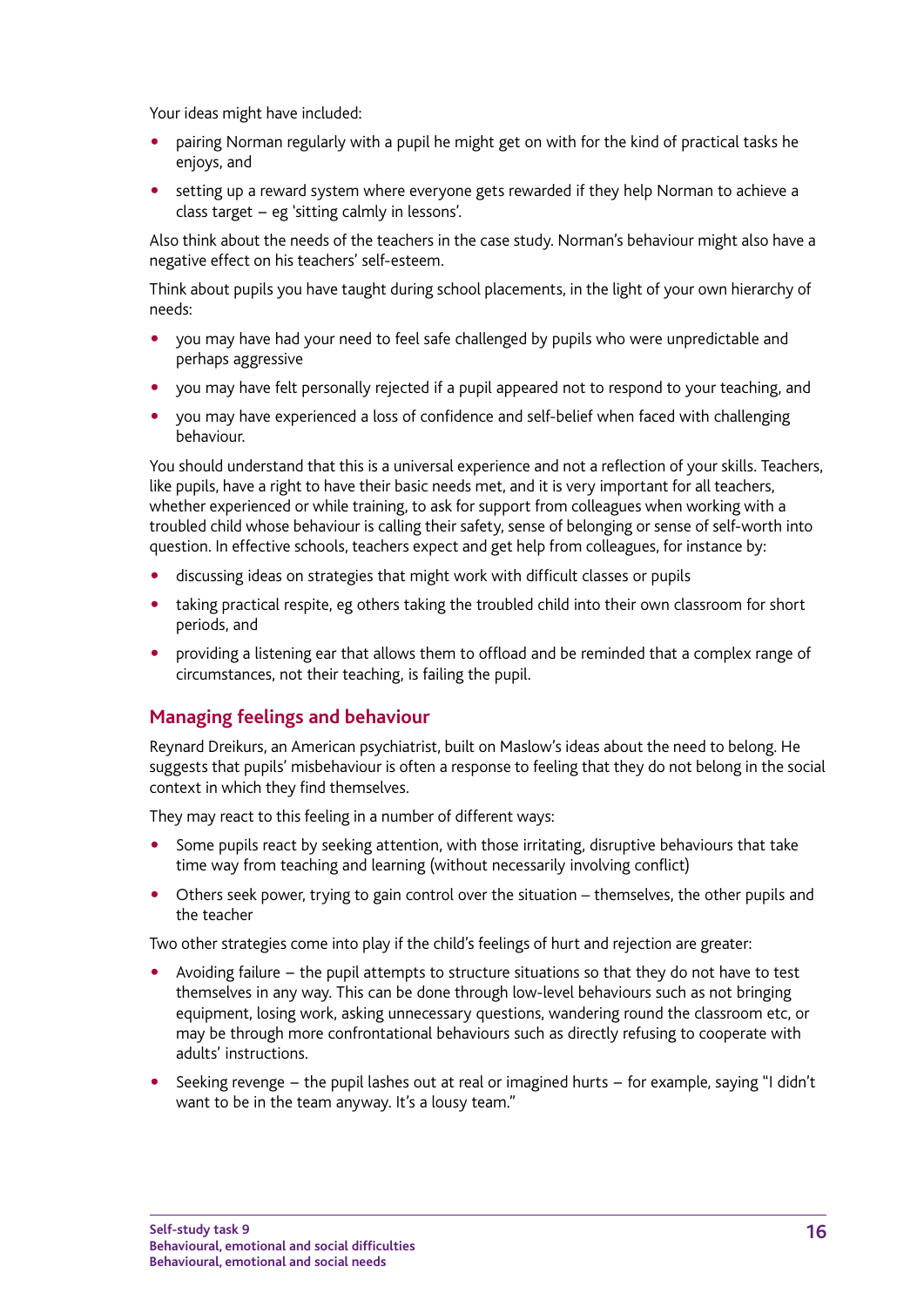<span id="page-16-0"></span>Dreikurs also suggested that we can identify what kind of behaviour we are dealing with by identifying the feelings it arouses in us:

- attention-seeking behaviour tends to make us feel irritated or annoyed with the pupil
- power seeking tends to provoke an angry response
- failure avoidance causes frustration, and
- revenge-seeking produces feelings of hurt and dislike.

Teachers need to be committed to analysing their own responses and behaviour to make sure they do not unwittingly support or contribute to a pupil's misbehaviour. We all find this difficult to do sometimes, particularly when a pupil is repeatedly pressurising us. As a first step, you can check out your responses by using a pocket audio recorder that you listen to after the lesson. You may wish to ask the advice of a trusted colleague, who you can talk things through with, and who can perhaps observe and give you structured feedback.

### Read table 4 on the next page, which can help you reflect on different behaviours demonstrated by pupils you might have taught on school placement, or that you might teach in the future. In the column headed 'Alternative teacher response', write down ideas for ways the teacher could deal with this behaviour more effectively.

When you have finished, look at the suggestions in **[the appendix](#page-26-0)** and compare them with your ideas. There are no right answers!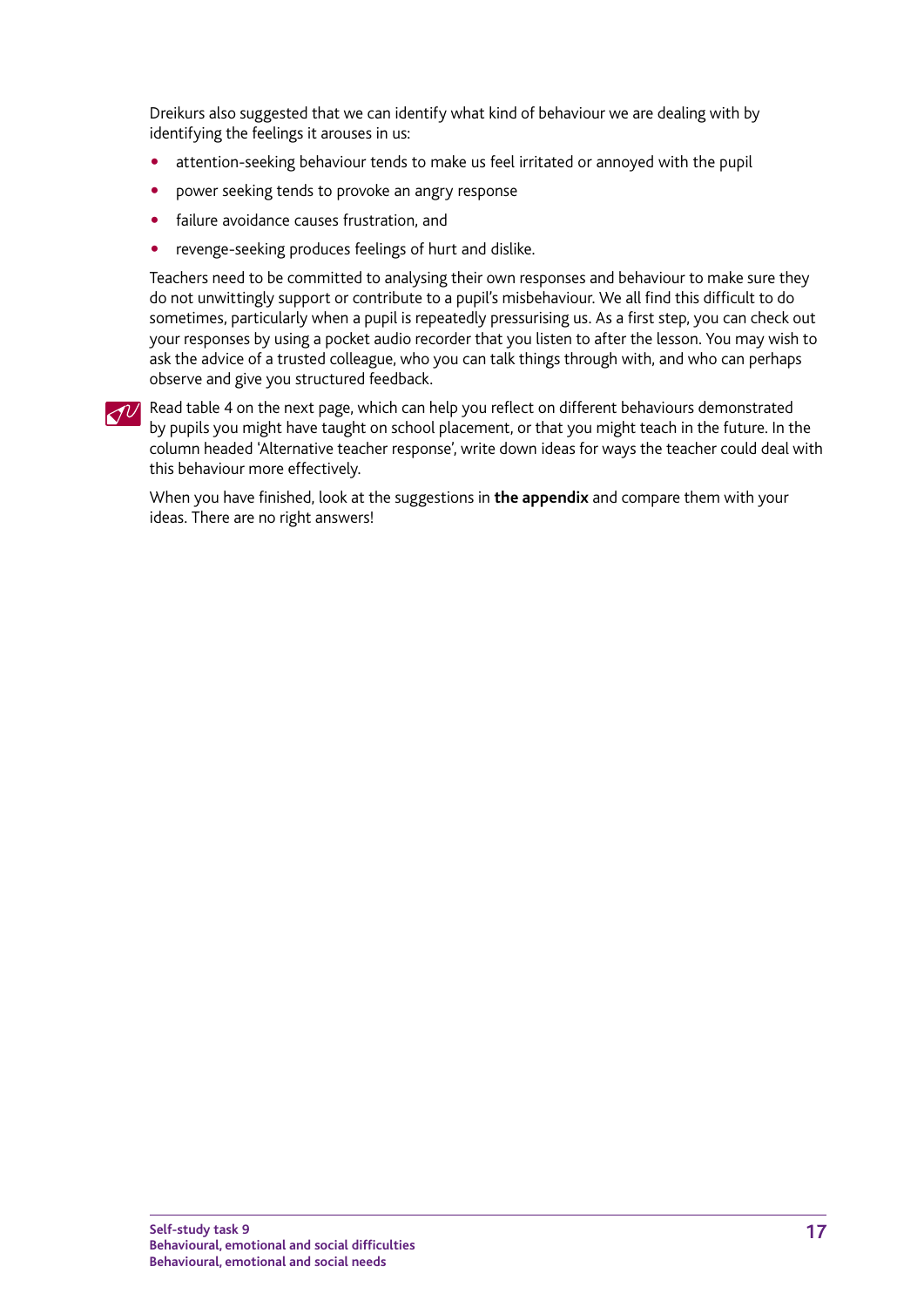| Alternative teacher<br>response |                                                                                                                         |                                                                                                          |                                                                                                                                      |                                                                                                                                                     |
|---------------------------------|-------------------------------------------------------------------------------------------------------------------------|----------------------------------------------------------------------------------------------------------|--------------------------------------------------------------------------------------------------------------------------------------|-----------------------------------------------------------------------------------------------------------------------------------------------------|
| Pupil's response                | the teacher's attention<br>received their reward -<br>moment) - they have<br>they're told (for the<br>Usually does what | (face saving in public)<br>"You can't make me"                                                           | respond when it is given<br>for help, but does not<br>Waits for help, asks                                                           | offended, intensifies<br>Becomes personally<br>the situation                                                                                        |
| Teacher's typical<br>response   | Usually tells pupil off                                                                                                 | Confronts pupil and<br>tries to make them<br>behave or comply                                            | outside help, resignation<br>Prescription, further                                                                                   | Hurt the pupil back, or<br>escape                                                                                                                   |
| Pupil's probable goal           | Attention seeking                                                                                                       | Power seeking                                                                                            | Failure avoidance                                                                                                                    | Revenge seeking                                                                                                                                     |
| Teacher's feeling               | Irritation and annoyance                                                                                                | Anger, frustration and<br>perhaps fear                                                                   | Sadness, helplessness<br>and a sense of defeat                                                                                       | Anger, frustration but<br>also hurt and dislike                                                                                                     |
| Pupil's behaviour               | Calls out unnecessarily                                                                                                 | classroom, saying "I'm<br>bored. I'm not staying<br>Stands up and begins<br>to walk out of the<br>here." | any encouragement or<br>little or no reaction to<br>supportive approach<br>classroom, showing<br>from the teacher<br>Sits at back of | player in class, responds<br>teacher anyway. You're<br>not worth listening to."<br>When stopped from<br>with, "You're a ****<br>listening to an MP3 |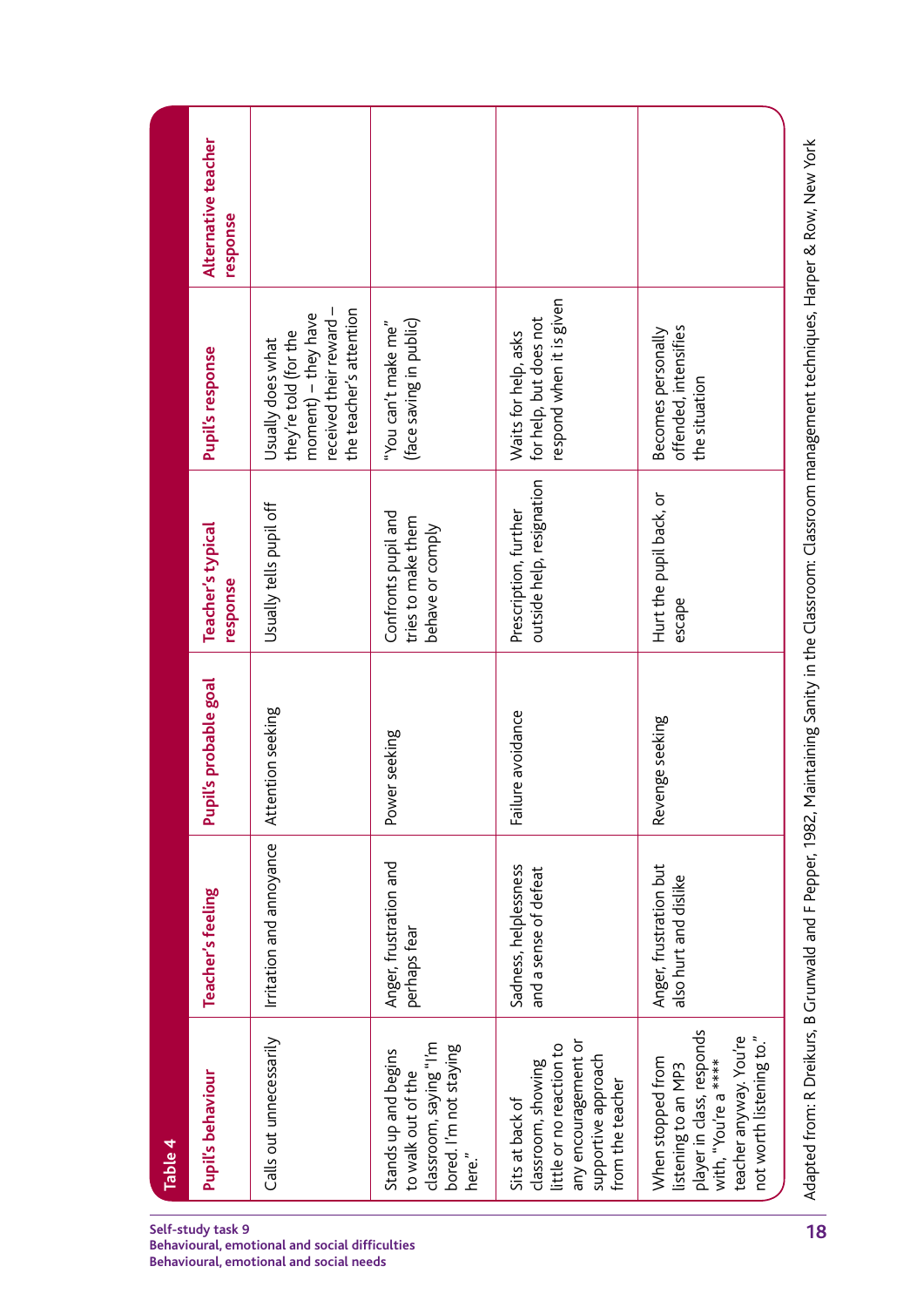

**20 mins**

## **Choosing appropriate learning objectives**

### **Approximate timing: 20 minutes**

This activity is about choosing appropriate learning objectives for pupils with BESD. It will help you to be aware of the gaps that pupils with BESD may have in their social, emotional and behavioural skills, and help you identify practical steps you can take to help them develop the skills they need.

### **Social and emotional skills**

Most of the time, pupils with BESD can be expected to work on the same learning objectives as the rest of the class, unless they also have SEN in cognition and learning or communication. Adapting your teaching styles and making modifications/adjustments to lessons are more likely to remove their barriers to participation and learning than setting different learning objectives.

The exception to this is in the social and emotional aspects of learning, where pupils with BESD are unlikely to achieve at the same level as their peers, and where they will need additional focused work.

Sometimes they may do this work outside the class, in small groups or even in a special resource base or special school. But sometimes it will be part of work the whole class is doing, and class and subject teachers have a key role to play in teaching social and emotional skills.

The National Strategies have produced some useful resources to help teachers develop pupils' social and emotional skills. The social and emotional aspects of learning (SEAL) materials can be found at: **<www.nationalstrategies.standards.dcsf.gov.uk/inclusion/behaviourattendanceandseal>**

These materials provide whole-class work on social, emotional and behavioural skills, aimed at developing pupils' ability to understand and manage their feelings, motivate themselves, show empathy and use appropriate social skills. Additional one-to-one or small group work can be planned to link in with this whole-class work.

If you are not familiar with the SEAL materials, follow the link above and browse them online.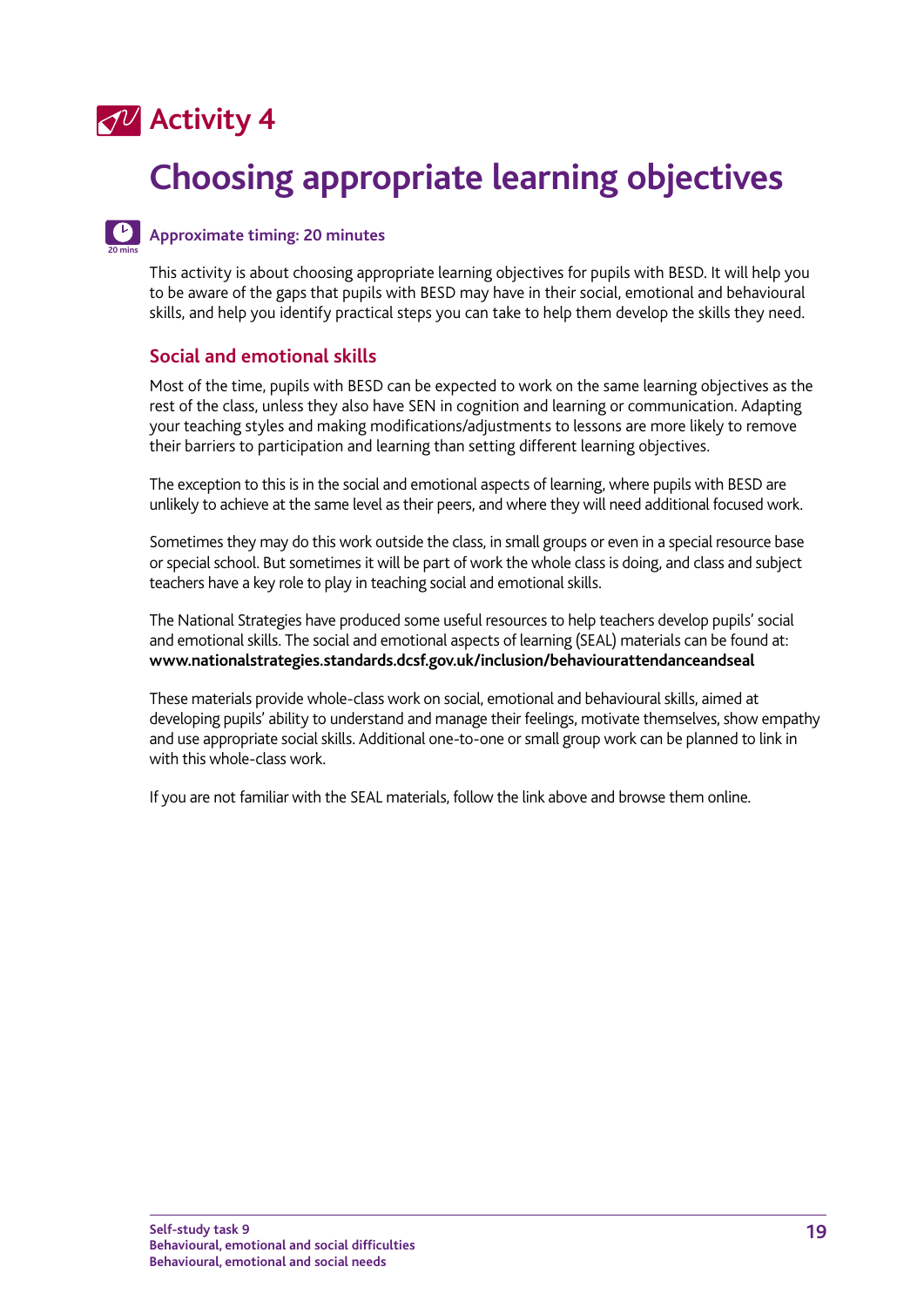### **Activity 5**

## **Choosing appropriate teaching styles and approaches**



### **Approximate timing: 15 minutes**

This activity will help you to choose appropriate teaching styles and approaches for pupils experiencing BESD.

### **Appropriate teaching styles and approaches for pupils with BESD**

No two pupils with BESD are the same. Like any other pupils, what works with one may not necessarily work with another. However, as a general rule, some of the following pointers may be helpful.

#### **Active and interactive teaching strategies**

Pupils who find it hard to sit still and concentrate may need opportunities to be 'doing' rather than listening, talking or writing. Make sure that pupils are given an active role, for example:

- when the class is reading and discussing text on the whiteboard you might give the pupil their own copy of the text to highlight or underline, or
- use 'whole body' activities such as sculpting scenes from the text or pretending to be a word, sentence or punctuation mark that gets moved around.

If a pupil can only sit and listen for five minutes at a time, don't expect them to sit still for 20 minutes. Set a target of six minutes at first, then seven, then eight… and plan something for the pupil to move away quietly to do when they have met the target.

### **Effective use of ICT**

Effective use of ICT often helps to motivate pupils who are switched off by conventional forms of presentation and recording. Possible examples include:

- using the internet to research a topic
- predictive word-processing software and on-screen word grids to support writing
- opportunities to create presentations, and
- using software such as Kar2ouche: Social Communication, which allows pupils to explore social situations from different viewpoints.

### **Structure and predictability**

Pupils experiencing emotional turbulence or anxiety may need a great deal of structure and predictability in the classroom. This is easy to understand if you reflect on your own needs. When we are upset or worried, we may not feel able to cope with work or learning that is new or demands much mental energy. We need order, calm and fairly low-key tasks, and we need to know exactly what is expected of us. For pupils with BESD:

- display and repeat rules clearly
- firmly establish and practise classroom routines regularly, and
- give advance warning of any changes to regular events.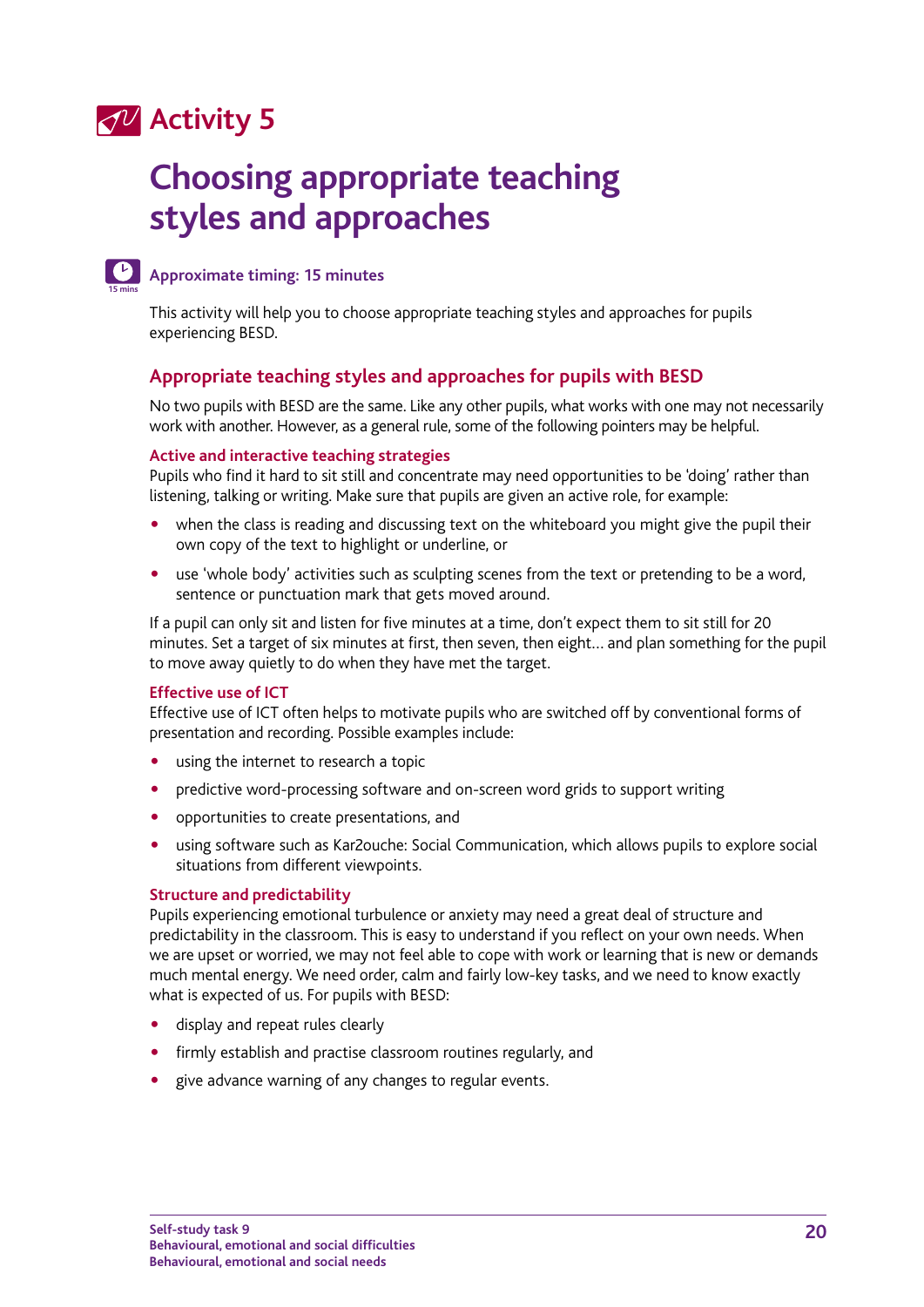### **Help in learning to work independently**

Many pupils with BESD find it difficult to work independently. They may need to be taught core routines for certain tasks. They can then practise these routines, with progressively less help, until they can tell and show you what they have to do when set a certain type of task. Give them independent tasks that have been demonstrated to the whole class – eg sometimes it helps to give them more complex independent tasks towards the end of the week, when they have seen other pupils demonstrate what they have learnt in the plenary.

#### **Using clear guidelines**

Give very clear guidelines, for instance: "I expect you to have produced at least three lines by 10 past 10. I will be asking you then to share them with your writing partner."

#### **Visual prompts**

Use visual prompts to support the pupil's learning, for example:

- pictorial task cards
- writing frames
- word mats
- relevant classroom displays, and
- a card listing ideas, eg for "Five things to do if you are stuck with your work".

#### **Focus on the positive**

Pupils with BESD are usually on the receiving end of a lot of negative comment from everyone around them. If they start to feel bad about themselves as a result, it is likely to make their behaviour worse. It can really help if adults in school make a special effort to stay positive – for example:

- using eye contact and non-verbal signals, wherever possible, to let the pupil know when their behaviour is inappropriate
- when the pupil misbehaves, saying what you want them to do, rather than what you don't want − eg "Norman, I want you to keep your hands in your lap" instead of "Norman, stop bothering Pearl"
- labelling the behaviour but not the pupil eg "Norman, bullying is not allowed in our school" instead of, "You big bully"
- . reminding pupils of a rule when they start to misbehave, rather than telling them off eg "Norman, our rule is that we put up our hand to answer"
- making a point of praising a pupil who is keeping to the rule eg "Alice, I like the way you put your hand up when you knew the answer"
- using the language of choice to remind pupils when they start to misbehave that they have not made a good choice – eg with younger pupils: "Do you think you could put that one back in your choosing box and choose another?", or with older pupils: "Not a great choice, Norman − better think again"
- if the pupil does not respond when reminded about a rule, giving them the choice of following the rule or accepting a sanction or consequence that is part of the classroom agreement – eg "Norman, the rule in our classroom is that we look after our own and other people's things − you need to choose whether to keep the rule or miss five minutes of breaktime on Friday"
- increasing the focus on the positive, by trying to 'catch the pupil being good' eg "You stayed calm and sorted out the argument – thank you for choosing that behaviour" or "You've concentrated on your work and got it finished – well done"
- " making sure that praise describes exactly what the pupil has done − eg "Well done for…" rather than 'Good girl", and
- when a pupil behaves badly, making a conscious effort to 'catch them being good' and praise them as soon as possible, to help rebuild the relationship and give the pupil a way back to behaving well.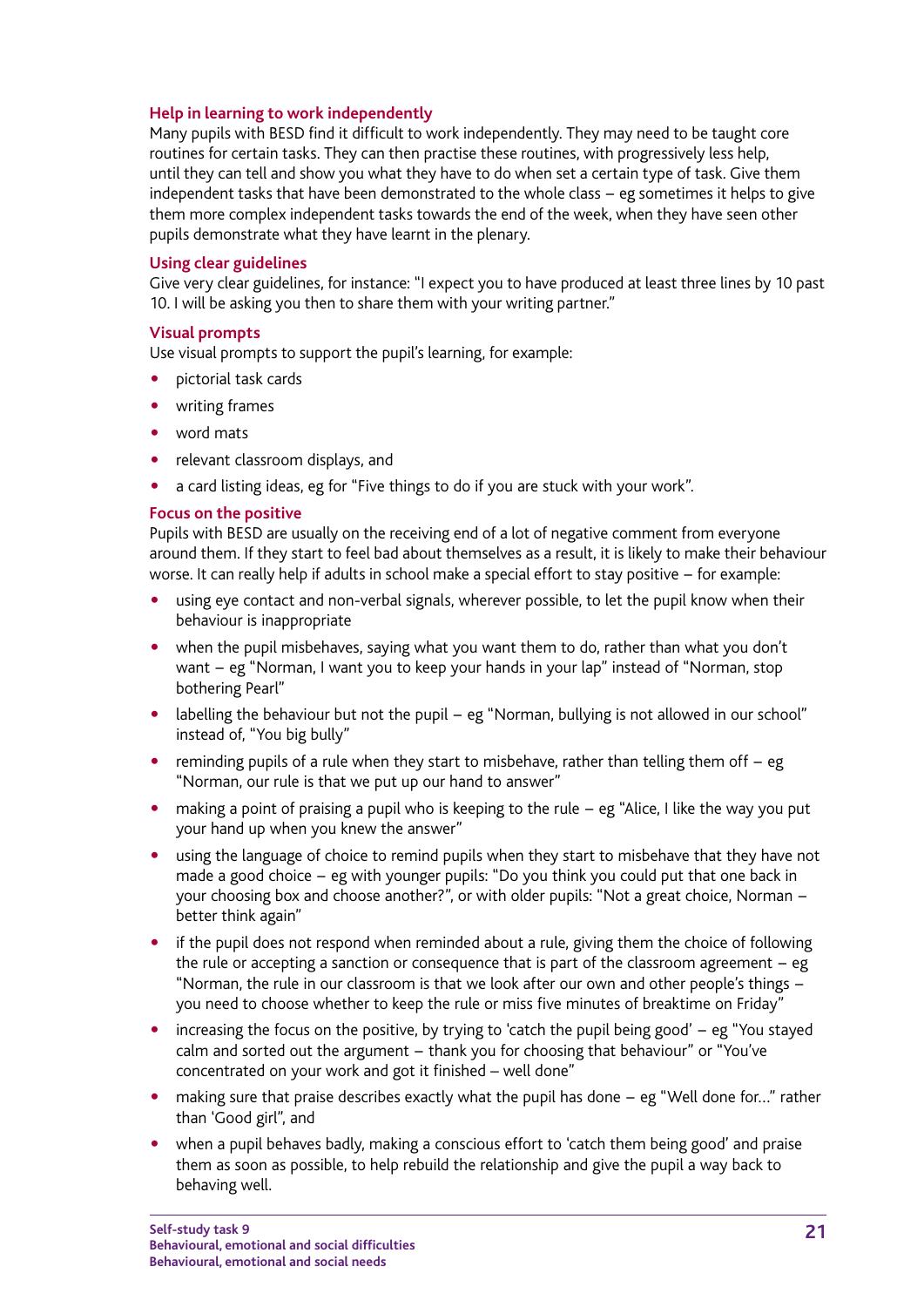### **Build relationships**

Use the ideas in this diagram to help build a relationship with the pupil.

#### **Valuing**

- Find out what the pupil knows about or is good at, and ask them to share this with the rest of the class or school
- " Help the pupil become an expert in a particular area
- " Give them responsibilities, eg organising a lunchtime or after-school club, being a playground buddy, helping pupils who are new to the school
- Invite them to help you with daily tasks
- " Ask their opinion eg on how the class could learn or work together better, on classroom routines, on how lunchtimes or breaktimes are organised
- Ask them to keep records of new things they learn and can do: a folder, an album, an 'I Can can' (a decorated can: when they master something new, they write this on a strip of paper and put it in the can)
- Ask them to tutor another pupil with their work
- Give the whole class a favourite activity or five minutes' extra breaktime when the pupil has done well in their work or behaviour
- Ask the pupil to record with you one success, however small, in a special praise book at the end of each day
- Photocopy good pieces of work for the pupil to take home

#### **Warmth**

- Take extra care to greet the pupil and say goodbye every day, and say a word or two individually to them
- Have lunch with the pupil from time to time
- For younger pupils, play a game with them in the playground sometimes
- Set up a system where you invite individual pupils to have a cup of tea with you
- Send the pupil a birthday card
- Try to involve them in a lunchtime or after-school club that you run
- When things go wrong, reject the behaviour, not the pupil − eg "This isn't the behaviour I expect from someone as kind and helpful as you"
- Don't be afraid to tell the pupil you like them and that what happens to them matters to you − eg "You really matter to me and it's important to me that you do well this year"

### **Building the relationship**

#### **Listening**

- Set up a system for one-to-one listening – a time set aside for talking with pupils individually
- Listen without giving advice or opinions
- Show that you understand how the pupil feels − "That must have made you very angry/upset"
- Make space for the pupil to talk about areas of their life that are going well

#### **Encouragement**

- Make it OK to make mistakes eg "It's making you think because you are learning something you didn't know before", "This is how we learn: if everything is easy, it means you already knew how to do it, so there's no new learning"
- Acknowledge that some learning is difficult eg "I know this is difficult, but keep at it a bit longer − I know you will get the hang of it", "I don't know how you managed to do that – tell me what you did to make it work"
- " Focus on the process of learning, not the product, and on improvement not absolute success; talk about learning, not 'work' − eg "What have you learnt? What would you do differently next time? What advice would you give to someone else who was learning this?"
- Notice and build on the pupil's strengths eg "I've noticed you have a real talent for solving problems in maths − What did you do that made you able to learn this? How would you teach it to others?"
- Talk about yesterday, today and tomorrow eg "Remember when you couldn't/didn't know how to…? Let's look at what you have learnt since then… What will you need to learn by next term?"
- " Notice and celebrate all successes − use stars, stickers, certificates, notes home, sending the pupil to share their work with other adults and classes that they have chosen
- " Give specific praise − eg "When you… then I feel… and the effect is…"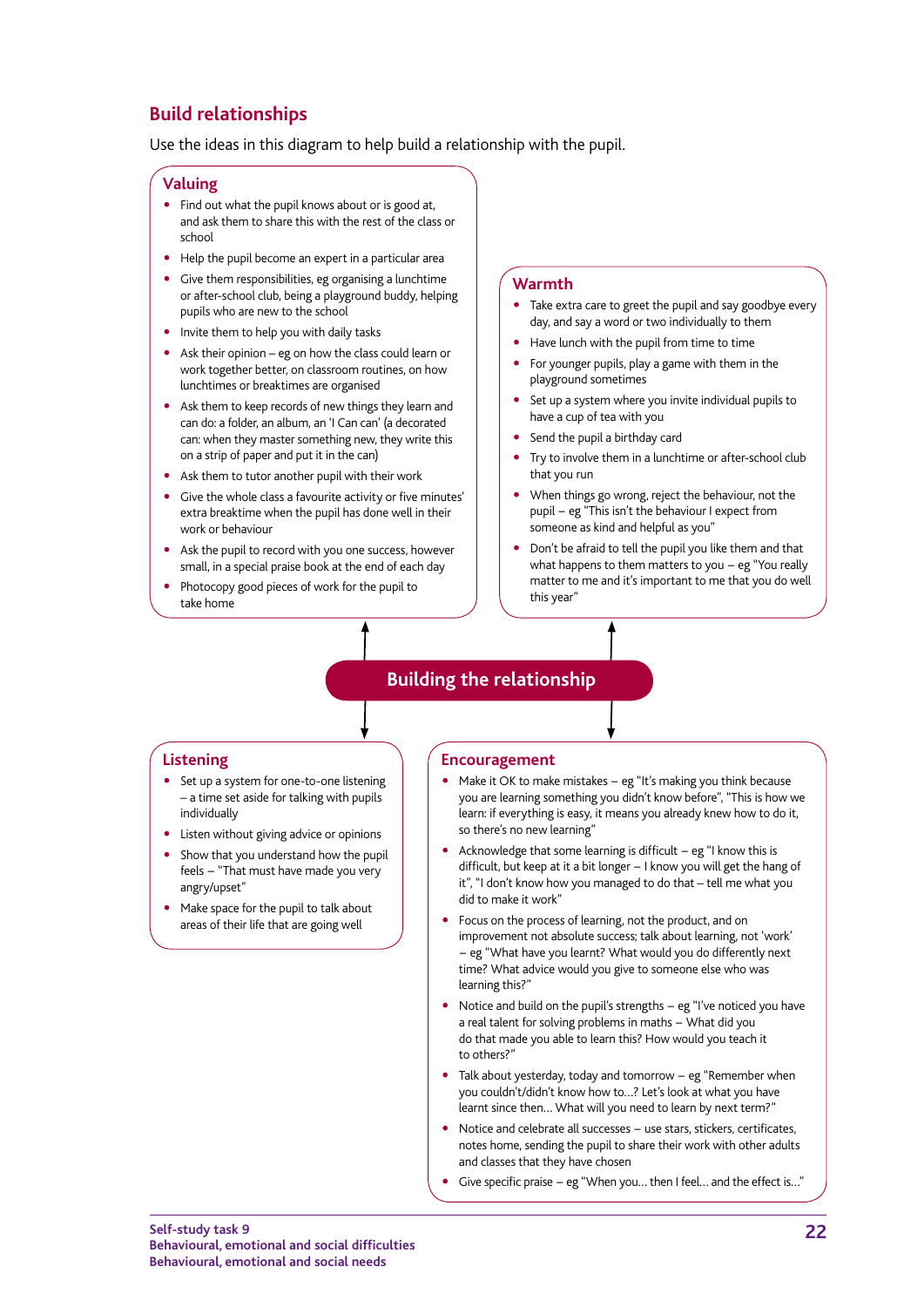### <span id="page-22-0"></span>**Positive language**

In all our interactions with pupils we need to be aware of the power of the words we use, of what we say, how we say it and how it affects everyone around us. Sometimes teachers can phrase things in a negative way, when saying it differently could prompt a much more positive response.

 $\lll$  Look at table 5, and think about how you could rephrase the comments in the left-hand column to get a more positive response. Fill in your suggestions in the right-hand column.

When you have finished, compare your answers with the suggestions in **[the appendix](#page-28-0)**. There are many possibilities, and your responses will depend on the age of the pupils, so these are only suggestions.

| <b>Table 5</b>                               |                                                |  |  |
|----------------------------------------------|------------------------------------------------|--|--|
| <b>Common phrases</b>                        | <b>Could become</b>                            |  |  |
| Don't use that language with me!             | Speak to me politely, as I do to you - thanks! |  |  |
| Why is your work so untidy?                  |                                                |  |  |
| How dare you argue with me?                  |                                                |  |  |
| Stop shouting out                            |                                                |  |  |
| You lot shouldn't be in here at<br>lunchtime |                                                |  |  |
| You're always interrupting                   |                                                |  |  |
| You've been upsetting<br>people again        |                                                |  |  |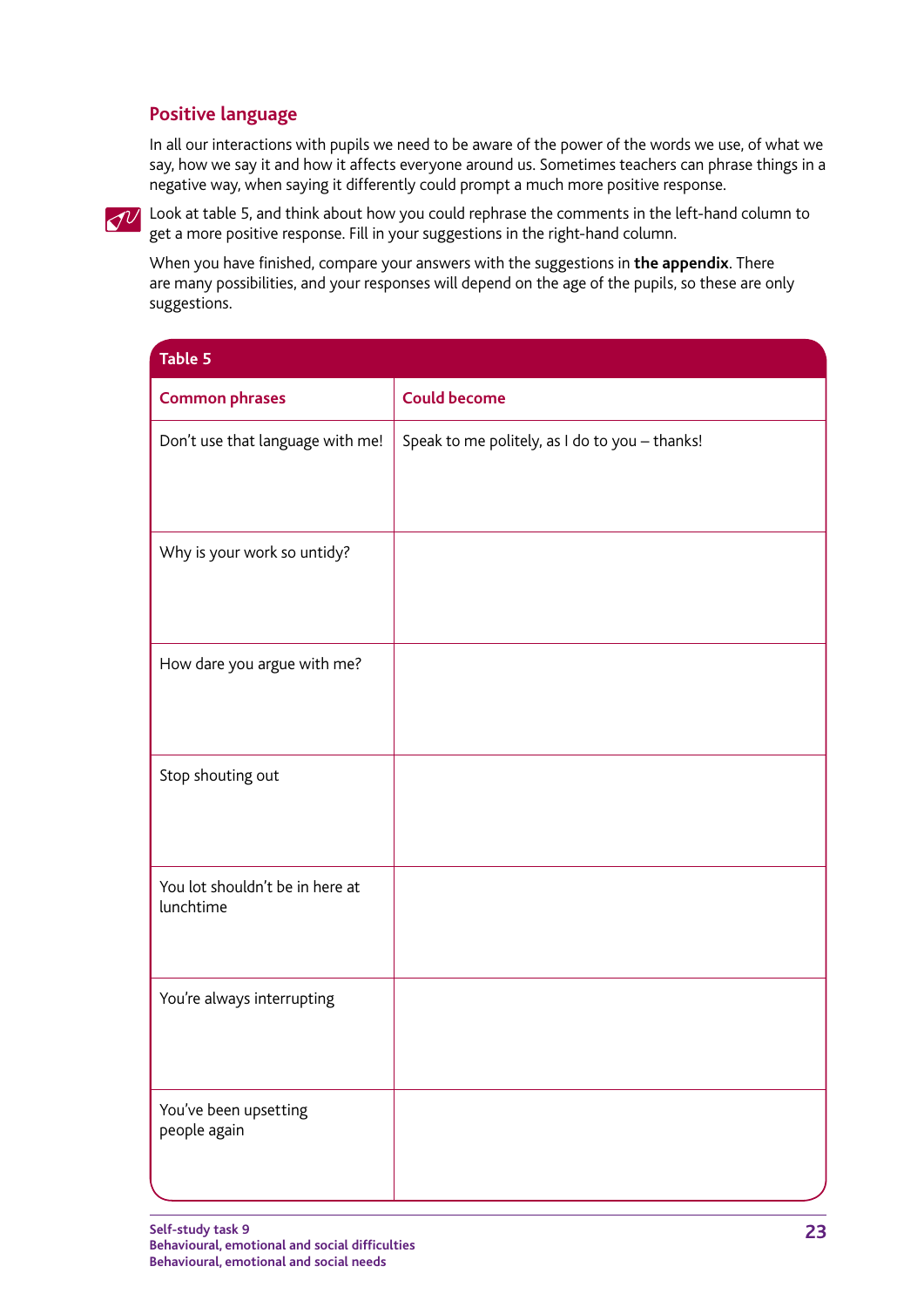### **Activity 6**

## **Removing barriers to learning for pupils with BESD**



### **Approximate timing: 10 minutes**

This activity will help you to choose strategies that help to remove barriers to participation and learning for pupils experiencing BESD.

### **Removing barriers**

 $\lll$  Imagine that you have just had a difficult time or experience in your private life. Think about how you are feeling. Now imagine yourself coming in the next day to a full day's teaching. What will be stopping you teaching effectively?

Note down what you think would make it easier for you to teach well.

When we are stressed or unhappy we may find it difficult to focus our thoughts on learning. You may have noted that it would help to:

- talk to someone
- have time to collect yourself, and
- have colleagues to give you support with your work.

We can apply these ideas to the needs of pupils who come into school troubled, anxious or angry.

Barriers to participation and learning for pupils with BESD include:

- the troubled feelings they may bring into the learning situation
- the difficulty that some (for example, pupils with attention deficit hyperactivity disorder or ADHD) may have in maintaining attention and concentrating for extended periods, and
- the difficulty many may have in working in a group with other pupils.

To overcome these barriers to learning, the following strategies might be helpful:

- Organising time perhaps during registration for a teaching assistant to chat with the pupil. This can give them a chance to talk about anything that is troubling them and get themselves ready for learning. Some schools organise this through a breakfast club for vulnerable pupils.
- Providing a comfortable place in the classroom to take quiet 'cool down' time when the pupil is upset.
- Planning seating carefully: arranging tables so that pupils sit in rows or a 'U' shape, and making sure that the pupil sits with other pupils who offer good role models.
- Building in lots of opportunities for restless pupils to do something active during times when they have to listen with the whole class − eg clutch a stress ball, hold a pointer when the class are reading a shared text, give out cards, work with an individual whiteboard.
- When the pupil is working independently, build in breaks when they can do something like take a message to another class or have a brief period of exercise.
- For very easily distracted pupils, providing an individual workstation that is screened at the sides and has on hand all the equipment the pupil will need.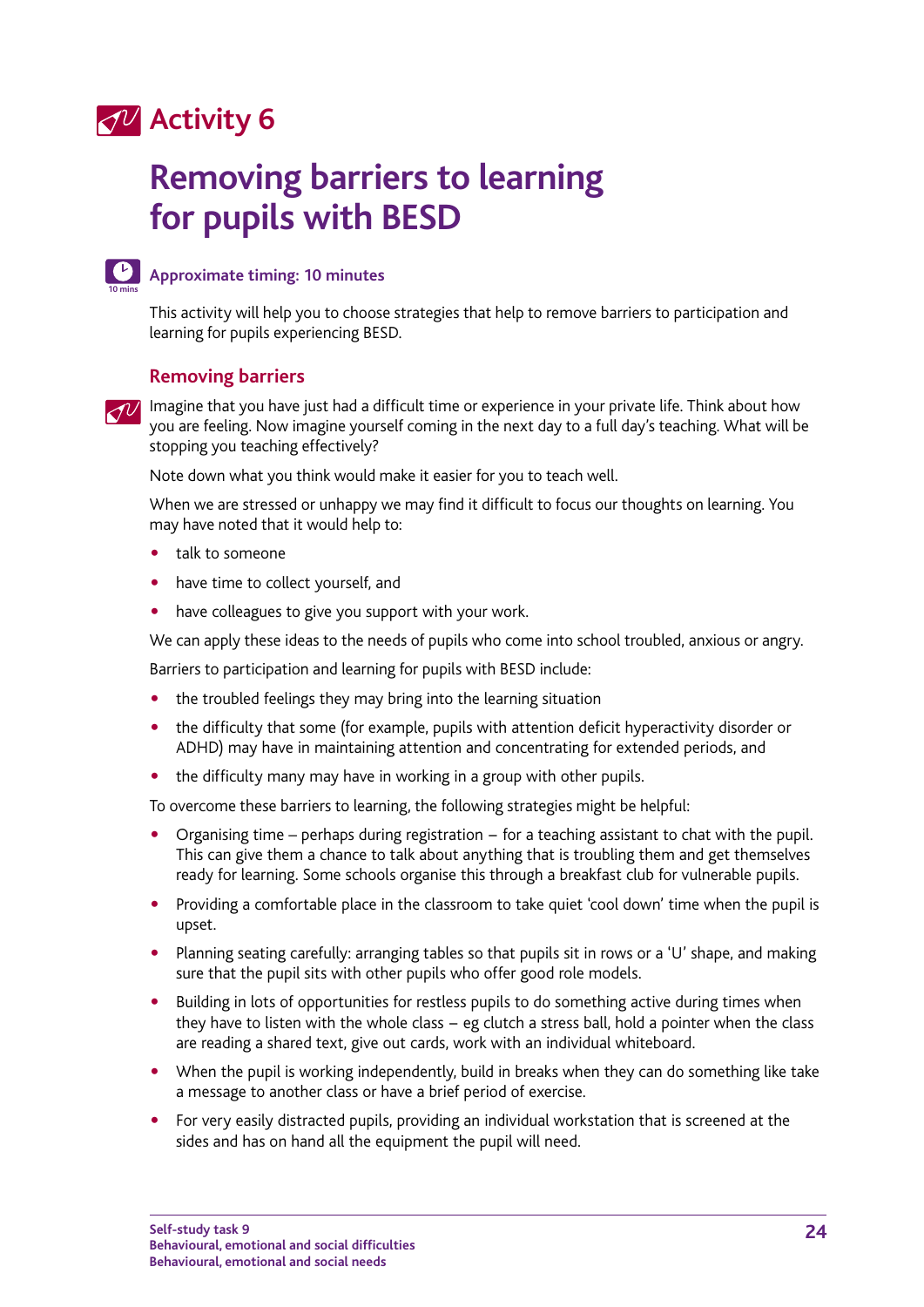- Involving the whole class in identifying ways they can help and support the pupil who is having difficulties – because "everybody needs help sometimes with some area of learning".
- Asking another pupil or a small group to buddy the pupil who is having difficulties.
- Praising the pupil when they achieve easily reachable behaviour targets.
- Using a training assistant to model, coach and reinforce group work skills when the pupil is working collaboratively with other pupils.
- Making sure there are close home-school links, so that the school is aware immediately of changes at home that may affect the pupil's behaviour and can make special arrangements. Many schools use a home-school record book or planner, which also provides a useful basis for the pupil's parents or carers to talk with pupils about their successes and difficulties each day in school.
- Making sure that communication between home and school accentuates the positive. Parents/carers and pupils need to know that you recognise successes as well as concerns.
- Making sure that the curriculum links to the pupil's interests and is relevant to their everyday life.
- Attending promptly to any learning difficulties that might be contributing to the behaviour problems.
- Keeping instructions short and clear, because pupils (and adults) who are stressed find it hard to take in and remember complex information.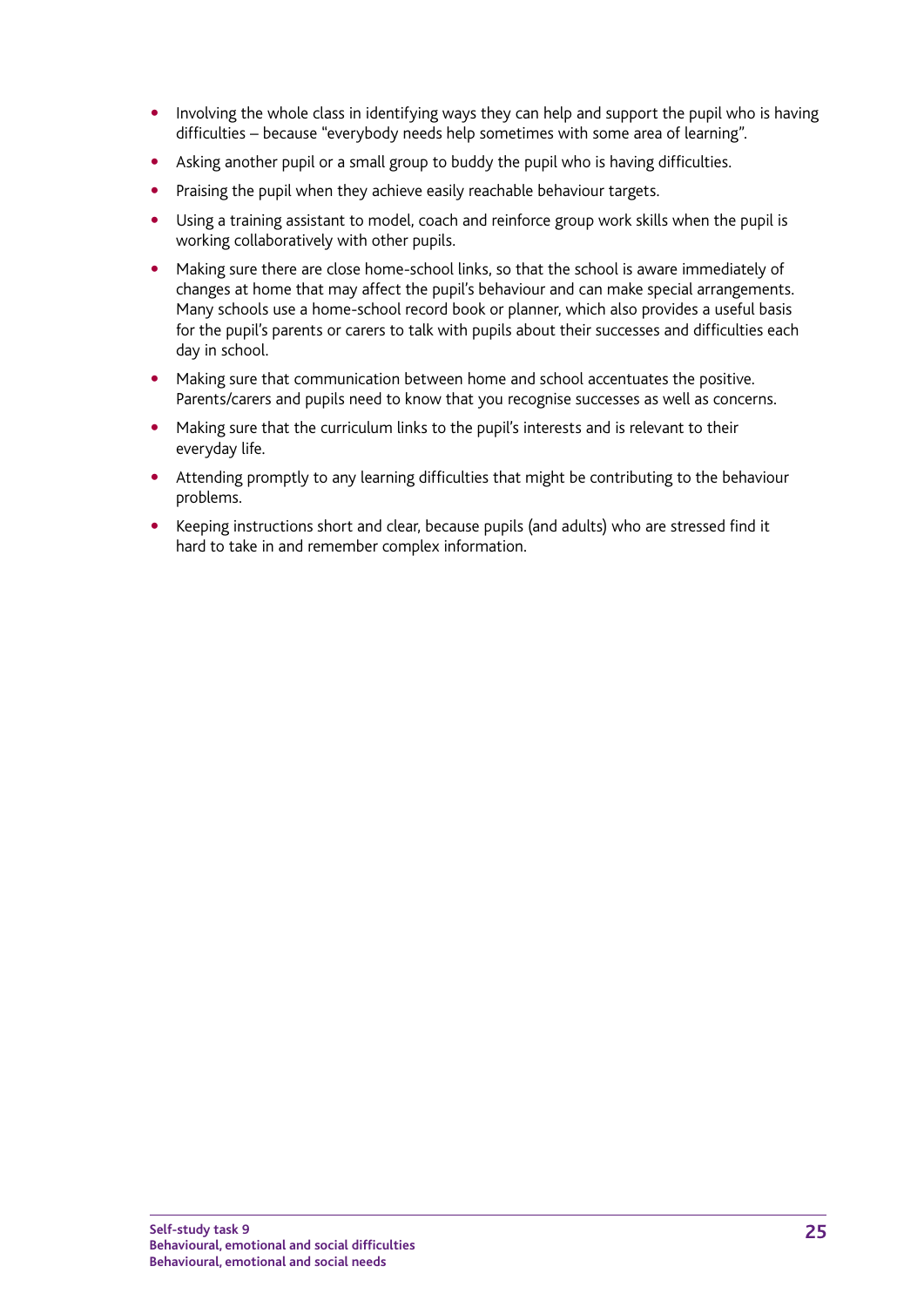

**15 mins**

### **Points for action**

### **Approximate timing: 15 minutes**

Spend a few minutes reflecting on this self-study task and record key points for action below. What do I want to do next to develop my practice?

How will I do this?

What is my timescale for this to happen?

How will I know if I have been successful?

Do I need to involve anyone else in enabling this to happen?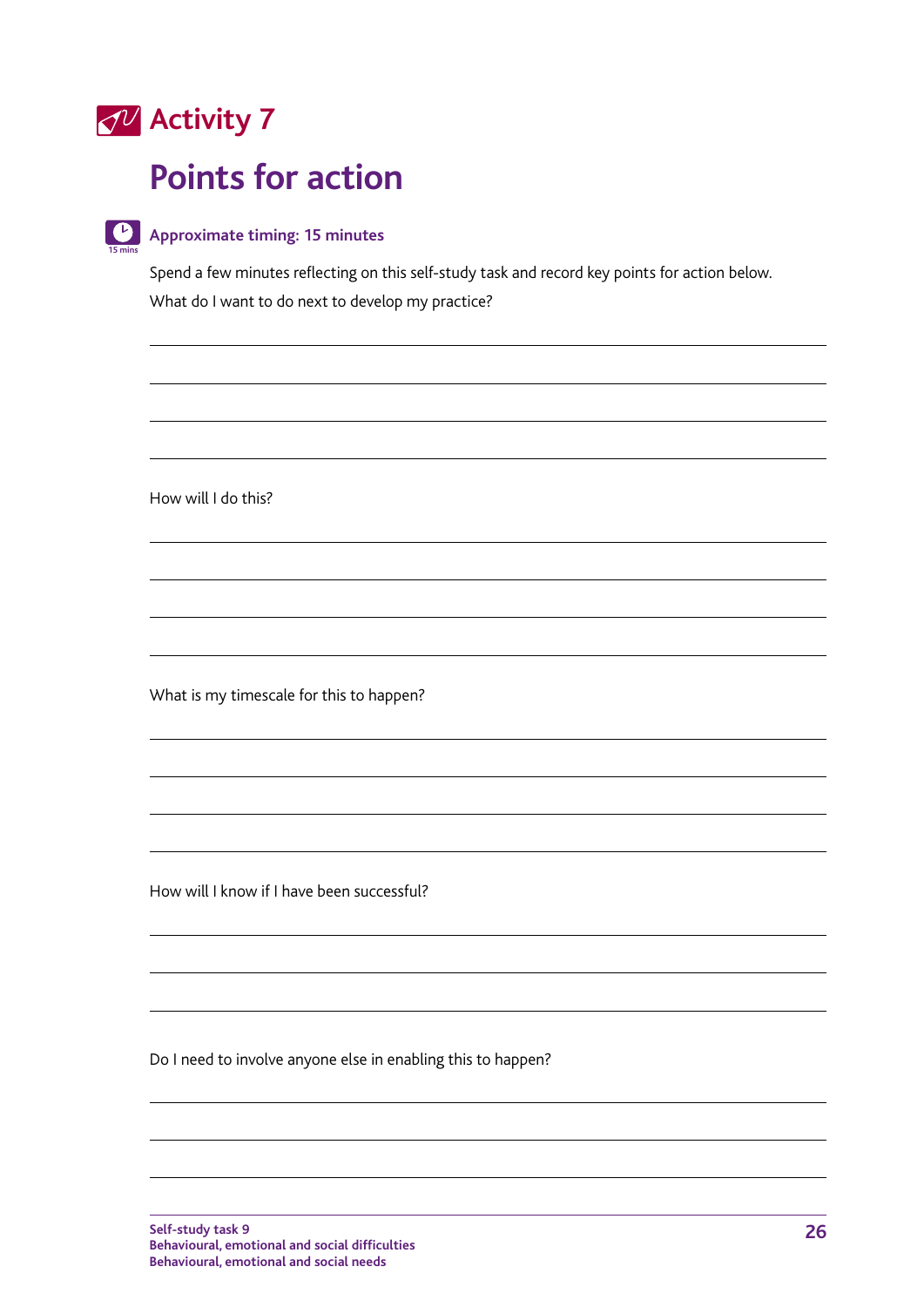### <span id="page-26-0"></span>**Appendix**

## **Suggested answers and solutions**

| Table 4                                                                                                     |                                           |                          |                                                                  |                                                                                                                              |                                                                                                                                                                                                                                                                                                                                                                   |
|-------------------------------------------------------------------------------------------------------------|-------------------------------------------|--------------------------|------------------------------------------------------------------|------------------------------------------------------------------------------------------------------------------------------|-------------------------------------------------------------------------------------------------------------------------------------------------------------------------------------------------------------------------------------------------------------------------------------------------------------------------------------------------------------------|
| Pupil's behaviour                                                                                           | Teacher's feeling                         | Pupil's probable<br>goal | Teacher's typical<br>response                                    | Pupil's response                                                                                                             | Alternative teacher<br>response                                                                                                                                                                                                                                                                                                                                   |
| unnecessarily<br>Calls out                                                                                  | Irritation and<br>annoyance               | Attention seeking        | Usually tells pupil<br>Ър                                        | teacher's attention<br>they have received<br>their reward $-$ the<br>Usually does what<br>they're told (for<br>the moment) – | from others (or the pupil)<br>inappropriate behaviour,<br>keeping the emotional<br>appropriate behaviour<br>with communication<br>Help the pupil to ask<br>teaching of ways to<br>benefit from direct<br>for attention in an<br>impairments, may<br>Deal swiftly with<br>temperature low<br>Pay attention to<br>Some, eg pupils<br>acceptable way<br>ask for help |
| begins to walk out<br>saying "I'm bored.<br>I'm not staying<br>of the classroom,<br>Stands up and<br>here." | Anger, frustration<br>fear<br>and perhaps | Power seeking            | and tries to make<br>them behave or<br>Confronts pupil<br>comply | me" (face saving in<br>"You can't make<br>public)                                                                            | Give the pupil legitimate<br>Don't get hooked into a<br>powerful and in control<br>opportunities to feel<br>Avoid or defuse<br>power struggle<br>confrontation                                                                                                                                                                                                    |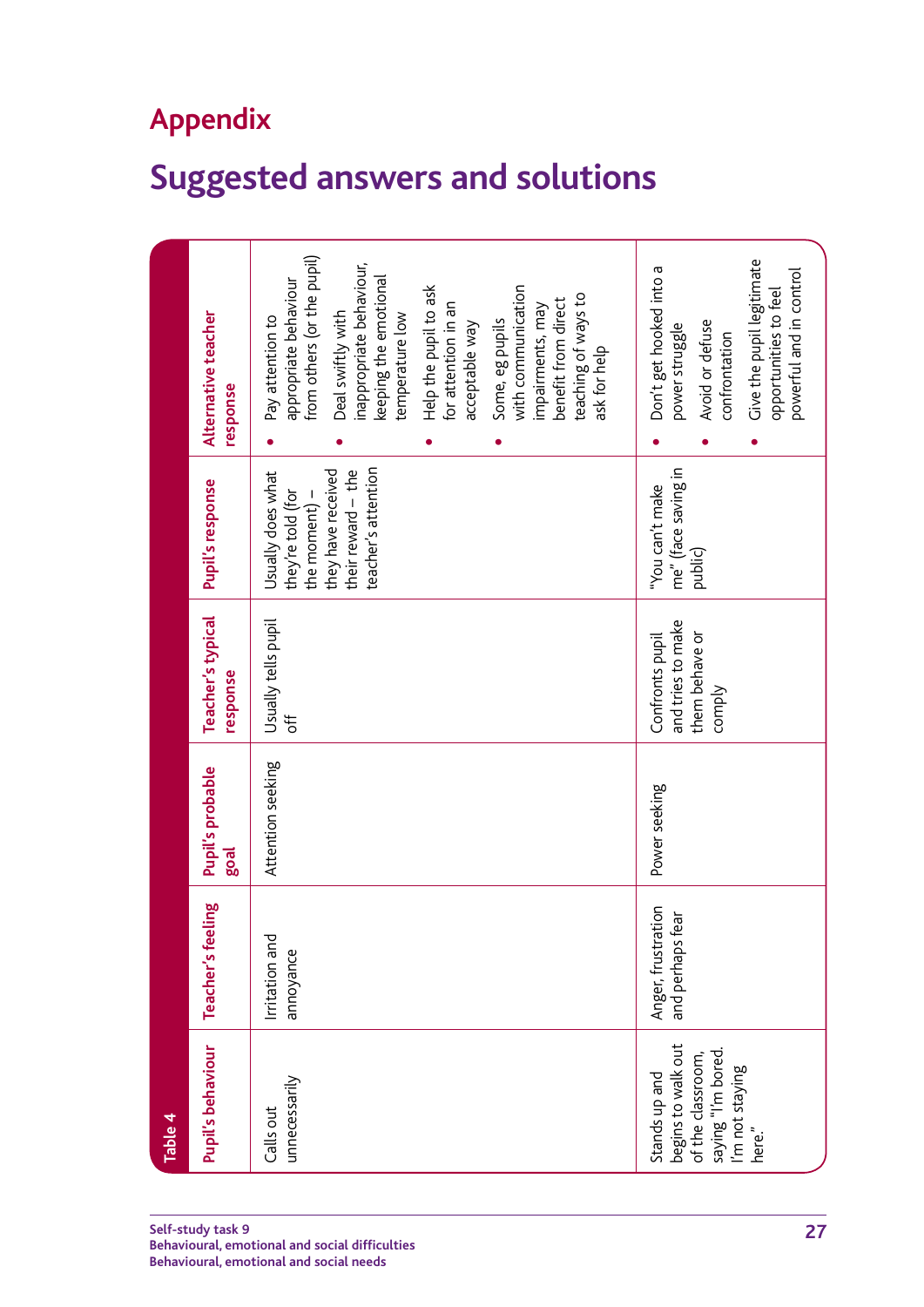|                   | Alternative teacher response                                                                                                                        | pupil into a trusting relationship with<br>End social isolation by drawing the<br>Change the perception from<br>you, then with others<br>"I can't" to "I can" | pupil, eg by recognising that they<br>nave done what you asked - you<br>Maintain a positive image of the<br>may then feel able to ignore the<br>communicating and negotiating<br>with overwhelming feelings by<br>insult and avoid immediately<br>In due course, you can teach<br>acceptable ways of dealing<br>reinforcing the tension |  |
|-------------------|-----------------------------------------------------------------------------------------------------------------------------------------------------|---------------------------------------------------------------------------------------------------------------------------------------------------------------|-----------------------------------------------------------------------------------------------------------------------------------------------------------------------------------------------------------------------------------------------------------------------------------------------------------------------------------------|--|
|                   | Pupil's response                                                                                                                                    | not respond when it<br>Waits for help, asks<br>for help, but does<br>is given                                                                                 | offended, intensifies<br>Becomes personally<br>the situation                                                                                                                                                                                                                                                                            |  |
|                   | <b>Teacher's typical</b><br>response                                                                                                                | Prescription, further<br>outside help,<br>resignation                                                                                                         | Hurt the pupil back,<br>or escape                                                                                                                                                                                                                                                                                                       |  |
|                   | probable<br>Pupil's<br>goal                                                                                                                         | avoidance<br>Failure                                                                                                                                          | Revenge seeking                                                                                                                                                                                                                                                                                                                         |  |
|                   | Teacher's feeling                                                                                                                                   | helplessness and a<br>sense of defeat<br>Sadness,                                                                                                             | Anger, frustration<br>but also hurt and<br>dislike                                                                                                                                                                                                                                                                                      |  |
| Table 4 continued | Pupil's behaviour                                                                                                                                   | supportive approach<br>encouragement or<br>no reaction to any<br>from the teacher<br>showing little or<br>of classroom,<br>Sits at back                       | with, "You're a ****<br>You're not worth<br>from listening to<br>an MP3 player in<br>teacher anyway.<br>class, responds<br>When stopped<br>listening to."                                                                                                                                                                               |  |
|                   | Back to activity 3, page 17<br>Self-study task 9<br>28<br>Behavioural, emotional and social difficulties<br>Behavioural, emotional and social needs |                                                                                                                                                               |                                                                                                                                                                                                                                                                                                                                         |  |